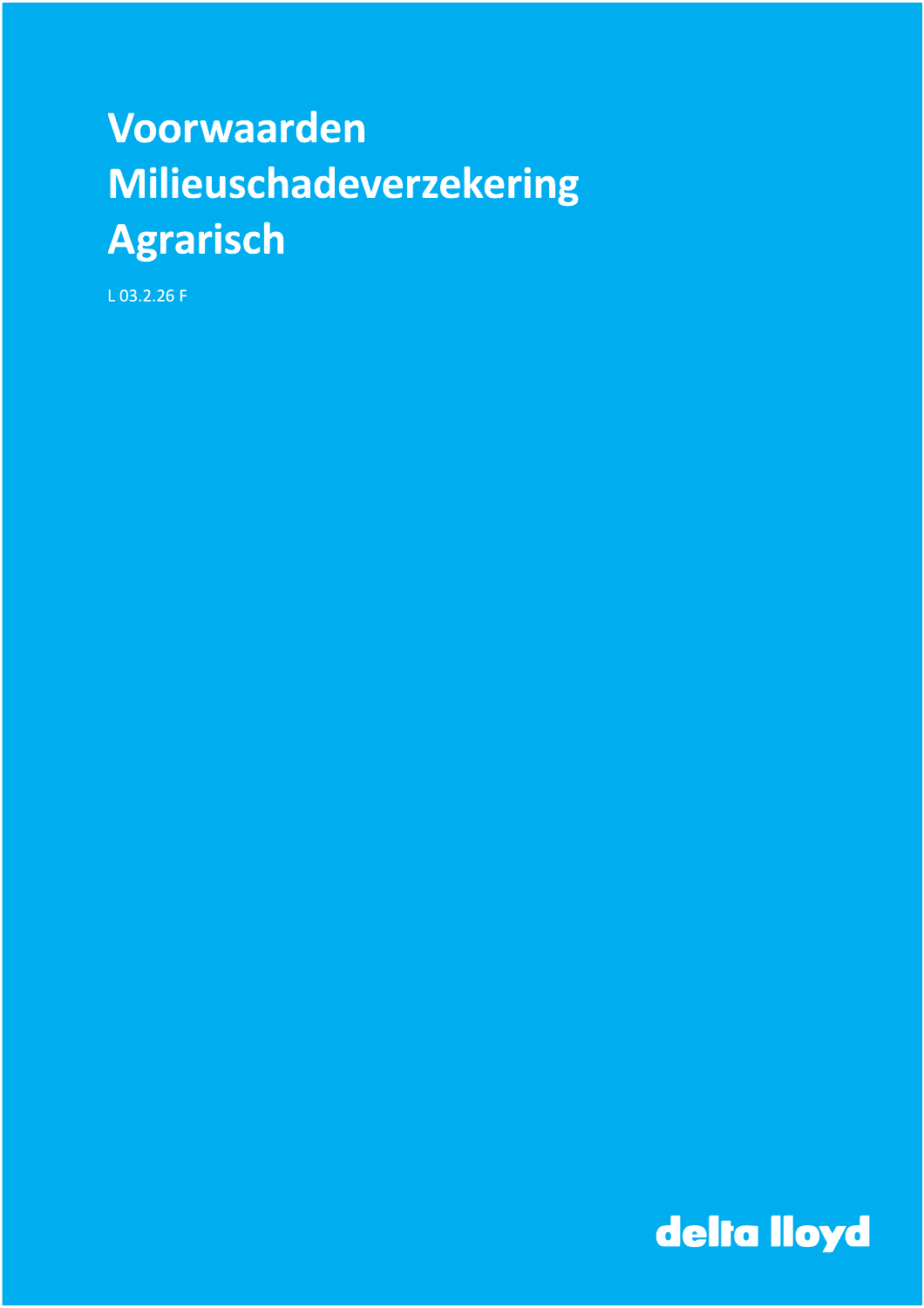## Belangrijk om vooraf te weten

#### Wat is een milieuschadeverzekering?

Een milieuschadeverzekering beschermt u tegen de financiële gevolgen van een verontreiniging die het gevolg is van een emissie of van plotseling en onvoorzien vrijgekomen asbest. Dit zijn ondermeer de kosten voor het saneren van de verontreiniging, de kosten voor herstel of vervanging van zaken die door de verontreiniging of sanering beschadigd zijn geraakt maar ook schade door stilstand van uw bedrijf als gevolg van de sanering.

#### Wat staat in deze voorwaarden en wat staat in de polis?

Uw verzekering bestaat uit:

- deze voorwaarden en
- $\overline{a}$ de polis. Het clausuleblad is onderdeel van de polis.

In de voorwaarden leest u wat verzekerd is, wat niet verzekerd is en wat dit betekent in geval van schade. Aan het einde van deze voorwaarden vindt u de andere afspraken die gelden voor de verzekeringsovereenkomst. Als er verschil is tussen deze voorwaarden en wat in uw polis staat, dan gelden de afspraken die in de polis staan.

In de polis staan de gegevens die u ons hebt gegeven. Met deze gegevens hebben wij beoordeeld of wij de verzekering konden aangaan of voortzetten. Uw premie is ook op deze gegevens gebaseerd. Verder staan in uw polis afspraken die specifiek voor uw verzekering gelden, bijvoorbeeld welke locatie u verzekerd hebt, wat het verzekerde bedrag is en welke clausules van toepassing zijn.

Lees deze voorwaarden en uw polis goed door. Dan weet u wat u van ons kunt verwachten en wat wij van u verwachten.

Let op: in de polis, de clausules en deze voorwaarden kunnen preventie-eisen zijn voorgeschreven. Het is belangrijk dat u nagaat of u aan deze preventie-eisen voldoet. Als u niet aan deze eisen voldoet, kan dat gevolgen hebben voor uw recht op schadevergoeding. Neemt u bij twijfel hierover contact op met uw verzekeringsadviseur.

#### Waarom zijn woorden schuin gedrukt?

In deze voorwaarden zijn woorden schuin gedrukt. Die woorden hebben een speciale betekenis. De uitleg daarvan staat in de begrippenlijst achter in deze voorwaarden.

#### Wie wordt bedoeld met 'u' en 'wij'?

Als wij in deze voorwaarden of in de polis spreken over 'u' dan bedoelen wij de verzekeringnemer. Met 'wij' of 'ons' bedoelen we Delta Lloyd Schadeverzekering NV.

#### Wie is uw eerste aanspreekpunt?

Hebt u deze verzekering gesloten via een verzekeringsadviseur? Dan is uw verzekeringsadviseur uw eerste aanspreekpunt. Dat betekent dat u schademeldingen en andere mededelingen aan ons altijd via uw verzekeringsadviseur doet.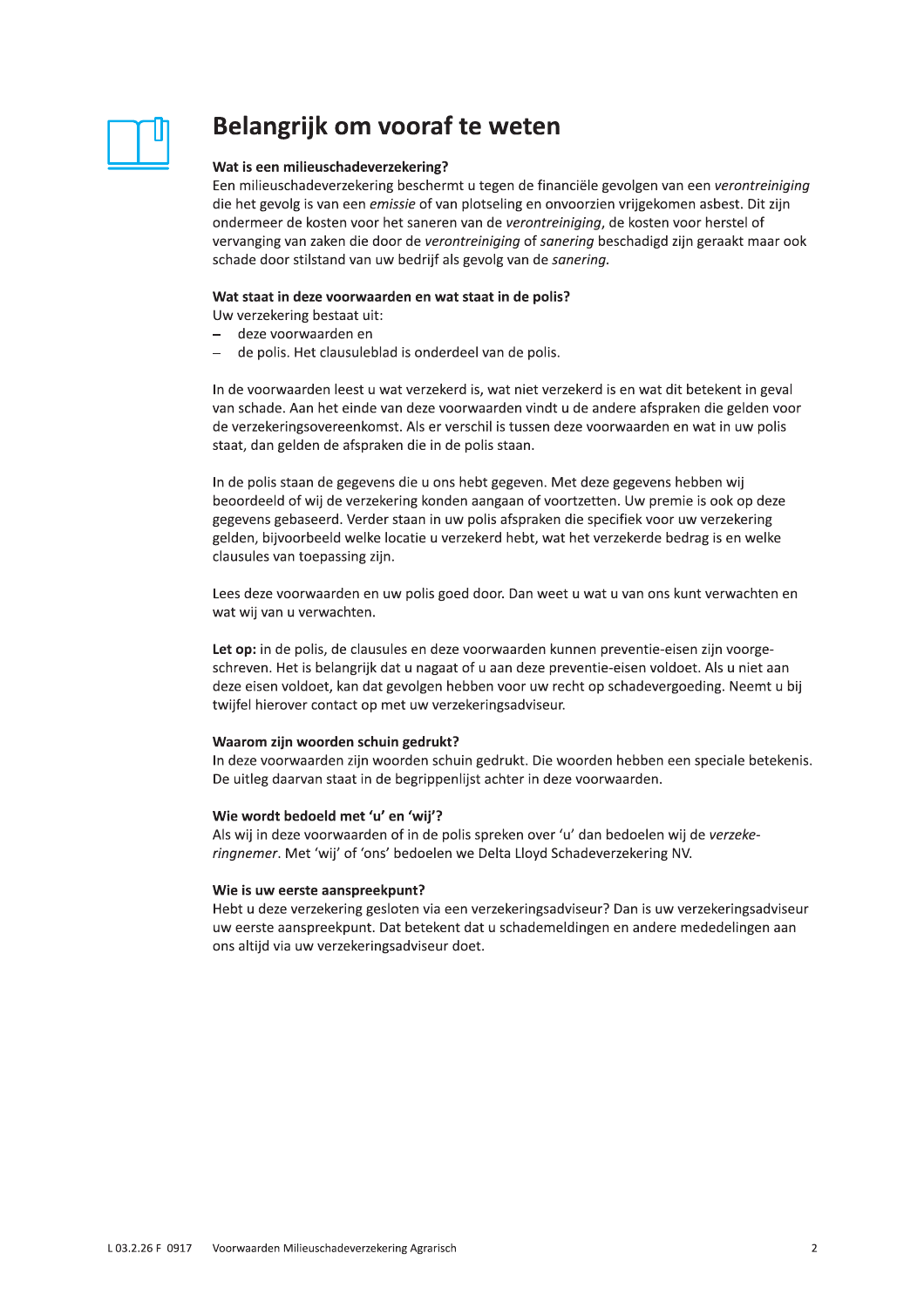## Wat staat er in deze voorwaarden?

| Belangrijk om vooraf te weten<br>2 |                                                             |                |  |
|------------------------------------|-------------------------------------------------------------|----------------|--|
| <b>Artikel 1</b>                   | Hoe geeft u een schade aan ons door?                        | 4              |  |
| <b>Artikel 2</b>                   | Welke verplichtingen gelden?                                | 4              |  |
| Artikel 2.1                        | Veranderingen melden                                        | $\overline{4}$ |  |
| Artikel 2.2                        | Andere verplichtingen                                       | 5              |  |
|                                    |                                                             |                |  |
| <b>Artikel 3</b>                   | Wat is verzekerd?                                           | 6              |  |
| Artikel 3.1                        | Als de verzekerde locatie is verontreinigd door een emissie | 6              |  |
| Artikel 3.2                        | Als de werklocatie is verontreinigd door een emissie        |                |  |
| Artikel 3.3                        | Als de verzekerde locatie is verontreinigd door asbest      |                |  |
| Artikel 3.4                        | Als de werklocatie is verontreinigd door asbest             |                |  |
| Artikel 3.5                        | Extra dekkingen                                             |                |  |
| Artikel 3.6                        | Uitloopdekking                                              |                |  |
|                                    |                                                             |                |  |
| <b>Artikel 4</b>                   | Wat is niet verzekerd?                                      | 8              |  |
| Artikel 4.1                        | Onvoldoende milieuzorg                                      | 8              |  |
| Artikel 4.2                        | Geleidelijke achteruitgang                                  | 8              |  |
| Artikel 4.3                        | Verboden stoffen                                            | 8              |  |
| Artikel 4.4                        | Activiteiten van de verhuurder en (mede)huurder(s)          | $\overline{9}$ |  |
| Artikel 4.5                        | Ondergrondse tanks                                          | 9              |  |
| Artikel 4.6                        | Motorrijtuigen                                              | 9              |  |
| Artikel 4.7                        | Vaar- of vliegtuigen                                        | $\overline{9}$ |  |
| Artikel 4.8                        |                                                             | 9              |  |
|                                    | Opzet, roekeloosheid, merkelijke schuld                     |                |  |
| Artikel 4.9                        | Genetische modificatie                                      | 9              |  |
|                                    | Artikel 4.10 Andere verzekeringen                           | $\overline{9}$ |  |
|                                    | Artikel 4.11 Aardbevingen                                   | $\overline{9}$ |  |
|                                    | Artikel 4.12 Vulkanische uitbarstingen                      | $\overline{9}$ |  |
|                                    | Artikel 4.13 Overstroming                                   | 10             |  |
|                                    | Artikel 4.14 Onwettige teelt, productie en handel           | 10             |  |
|                                    | Artikel 4.15 Atoomkernreacties                              | 10             |  |
| Artikel 4.16 Molest                |                                                             | 10             |  |
|                                    | Artikel 4.17 Internationale sancties                        | 11             |  |
|                                    | Artikel 4.18 Bijzondere regeling bij terrorismeschade       | 11             |  |
|                                    |                                                             |                |  |
| <b>Artikel 5</b>                   | Wat gebeurt er bij schade en wat vergoeden wij?             | 12             |  |
| Artikel 5.1                        | Wie kan aanspraak maken op deze verzekering?                | 12             |  |
| Artikel 5.2                        | Welke verplichtingen hebt u bij een schade?                 | 12             |  |
| Artikel 5.3                        | Samenloop met andere verzekeringen                          | 13             |  |
| Artikel 5.4                        | Wat doen wij als u een schade aan ons doorgeeft?            | 13             |  |
| Artikel 5.5                        | Hoe stellen wij vast hoeveel schade u hebt?                 | 13             |  |
| Artikel 5.6                        | Verdeling van het verzekerde bedrag                         | 13             |  |
| Artikel 5.7                        | Wie betaalt de kosten en het salaris van de experts?        | 14             |  |
| Artikel 5.8                        | Betaling van de schadevergoeding en kosten                  | 14             |  |
| Artikel 5.9                        | Afspraken over de sanering                                  | 14             |  |
|                                    |                                                             |                |  |
| <b>Artikel 6</b>                   | Welke andere afspraken zijn er?                             | 15             |  |
| Artikel 6.1                        | Algemene informatie                                         | 15             |  |
| Artikel 6.2                        | Begin en einde van de verzekering                           | 16             |  |
| Artikel 6.3                        | De premie                                                   | 18             |  |
| Artikel 6.4                        | Wanneer mogen wij de premie en/of de voorwaarden aanpassen? | 19             |  |
| Artikel 6.5                        | Naverrekening en herberekening                              | 19             |  |
| Artikel 6.6                        | Wat doen wij bij fraude?                                    | 19             |  |
| Artikel 6.7                        | No-claim korting                                            | 20             |  |
|                                    |                                                             |                |  |

**Begrippenlijst**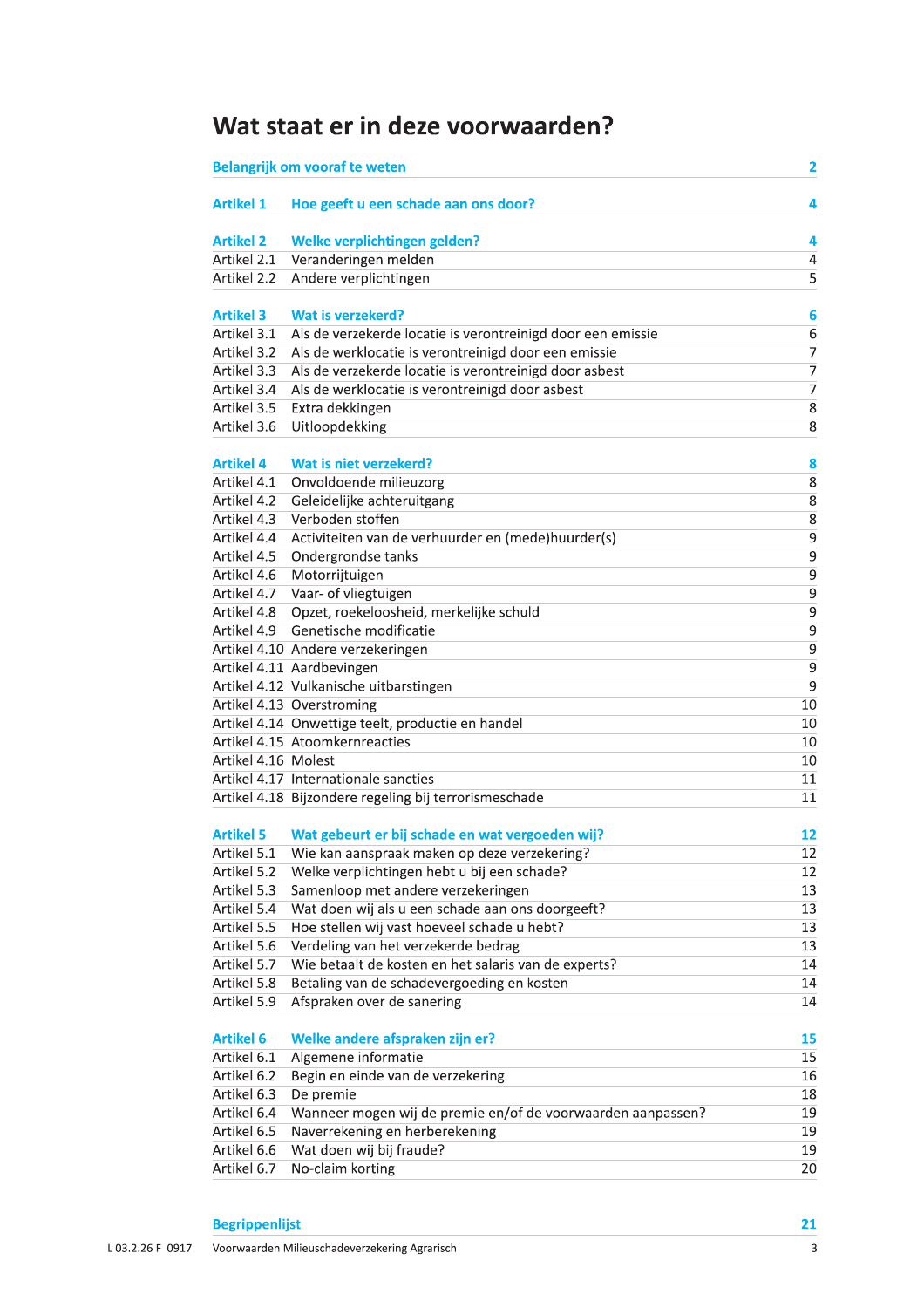

## Artikel 1 Hoe geeft u een schade aan ons door?

Hebt u schade die mogelijk onder de dekking van deze verzekering valt? Geeft u dit dan via uw verzekeringsadviseur zo snel mogelijk aan ons door.

Kunt u uw verzekeringsadviseur niet op tijd bereiken? Dan kunt u de schade ook rechtstreeks aan ons doorgeven. U vindt onze contactgegevens op de website www.deltalloyd.nl.

Neem verder binnen redelijke grenzen alle maatregelen om schade te voorkomen of te verminderen. Neem deze maatregelen op het moment dat zich een verontreiniging dreigt voor te doen waarvoor deze verzekering dekking biedt. En was dat niet mogelijk, neem die maatregelen dan direct nadat u op de hoogte bent van een verontreiniging.

#### Welke verplichtingen gelden? **Artikel 2**

## Artikel 2.1 Veranderingen melden

Tijdens de looptijd van de verzekering kunnen er omstandigheden veranderen. Dit kan te maken hebben met de aard of de activiteit van uw bedrijf of met het gebruik en/of de bestemming van de verzekerde locatie.

## Welke veranderingen moet u altijd doorgeven?

De volgende veranderingen moet u in ieder geval melden.

- 1 Met betrekking tot uw bedrijf:
	- een verandering van de aard of de bedrijfsactiviteit en/of het stoppen ervan;
	- een verandering in werkzaamheden die u uitvoert voor klanten en/of een verandering in  $\equiv$ uw jaaromzet;
	- een verandering in de omvang.
- 2 Met betrekking tot de verzekerde locatie:
	- een verandering in de bestemming en/of het gebruik;
	- een verandering in de eigendomssituatie en/of verhuur;
	- een verandering in de opslag van gevaarlijke stoffen, bestrijdingsmiddelen, brandstoffen  $\equiv$ en/of mest;
	- een verandering in de aanwezigheid van asbest op de verzekerde locatie;
	- een verandering in de bodemsituatie.

## Binnen welke termijn moet u een verandering aan ons doorgeven?

Is er sprake van een omstandigheid zoals hiervoor omschreven? Dan moet u dit doorgeven direct nadat u op de hoogte bent van de verandering. Maar in elk geval binnen twee maanden nadat de verandering is ingegaan.

## Wat gebeurt er als u veranderingen op tijd doorgeeft?

Wij beoordelen de veranderingen. Een verandering kan ervoor zorgen dat de premie hoger of lager wordt of dat de dekking wordt aangepast. Ook hebben wij het recht om de verandering niet te accepteren en de verzekering te beëindigen.

Wij sturen u een brief waarin staat of wij de verzekering willen voortzetten. En zo ja, tegen welke premie en onder welke voorwaarden. Zolang u van ons deze brief niet hebt gekregen bent u gewoon verzekerd op de voorwaarden en tegen de premie die van toepassing waren voordat de verandering plaatsvond.

U moet reageren op onze brief. U bent pas definitief verzekerd in de nieuwe situatie als u en wij dat met elkaar zijn overeengekomen. U moet ons laten weten of u akkoord bent. Doet u dat niet, of komen we niet tot overeenstemming met elkaar over de voortzetting van de verzekering? Dan eindigt de verzekering 45 dagen na de dagtekening van de brief die u van ons hebt gekregen. U ontvangt daarvan geen verdere kennisgeving.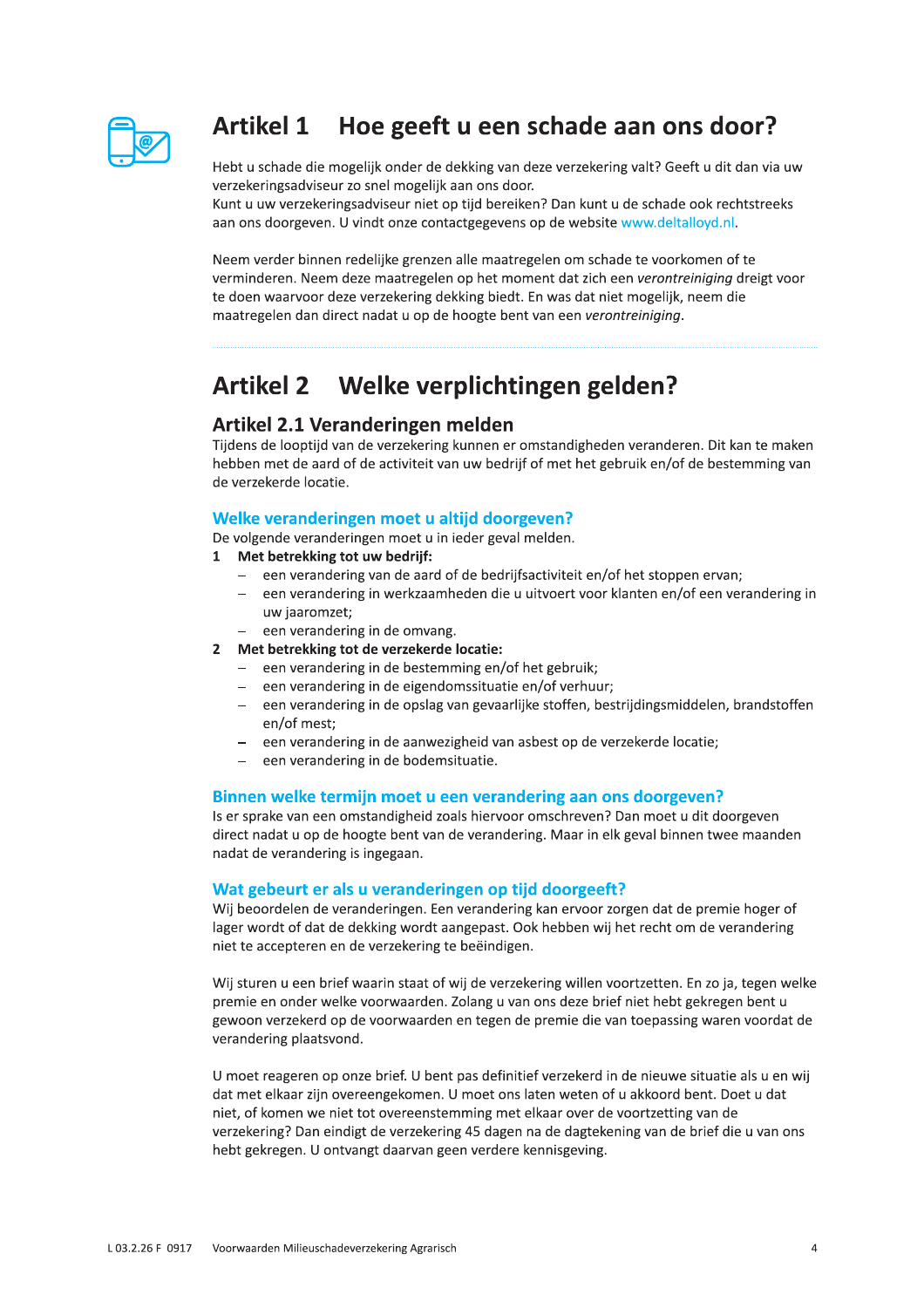#### Wat gebeurt er als u veranderingen niet (op tijd) doorgeeft?

Geeft u een verandering niet of niet op tijd aan ons door? Dan bent u niet meer verzekerd vanaf twee maanden na het moment dat de verandering is ingegaan.

U bent nog wel verzekerd als wij uw verzekering tegen dezelfde premie en voorwaarden zouden hebben voortgezet als u de verandering (op tijd) had doorgegeven. En ook als wij uw verzekering zouden hebben voortgezet tegen een hogere premie. In dat geval wordt de verzekerde schade vergoed in dezelfde verhouding als de betaalde premie staat tegenover de hogere premie die u had moeten betalen als u de verandering op tijd had doorgegeven.

#### Wat hoeft u niet door te geven?

Wij zijn bekend met de aangrenzende locaties, gebouwen en de activiteiten die daar plaatsvinden. Als daarin veranderingen plaatsvinden heeft dit geen invloed op uw verzekering.

## **Artikel 2.2 Andere verplichtingen**

**Medewerking bij inspectie** 

De verzekerde is verplicht:

- medewerking te verlenen als wij de verzekerde locatie(s) willen inspecteren en
- ons de informatie te geven waar wij om vragen.  $\equiv$

#### Zorgplicht, schadepreventie

De verzekerde is verplicht om tijdens de looptijd van de verzekering alle redelijke voorzorg in acht te nemen en noodzakelijke maatregelen te nemen om een verontreiniging die gedekt is onder deze verzekering te voorkomen.

#### Verplichtingen in geval van schade

In artikel 5.2 'Welke verplichtingen hebt u bij schade?' leest u wat de verplichtingen zijn in geval van schade.

#### **Premiebetaling**

In artikel 6.3 'De premie' leest u wanneer u de premie moet betalen en wat de gevolgen zijn als u dat niet doet.

#### Verplichtingen in uw polis

In uw polis kunnen ook verplichtingen zijn opgenomen. Leest u daarom ook uw polis goed door.

#### Wat gebeurt er als u verplichtingen niet nakomt?

Het is belangrijk dat u alle verplichtingen bij deze verzekering nakomt. Komt u of een andere verzekerde één van de verplichtingen niet na? Dan vervalt het recht op schadevergoeding als wij door het niet nakomen in onze belangen zijn geschaad. Als het niet nakomen van de verplichtingen gebeurt met de opzet om ons te misleiden, dan is dat fraude en vervalt het recht op schadevergoeding, ook als wij niet in onze belangen zijn geschaad. Daarnaast kunnen wij maatregelen nemen die beschreven staan in artikel 6.6 'Wat doen wij bij fraude?'.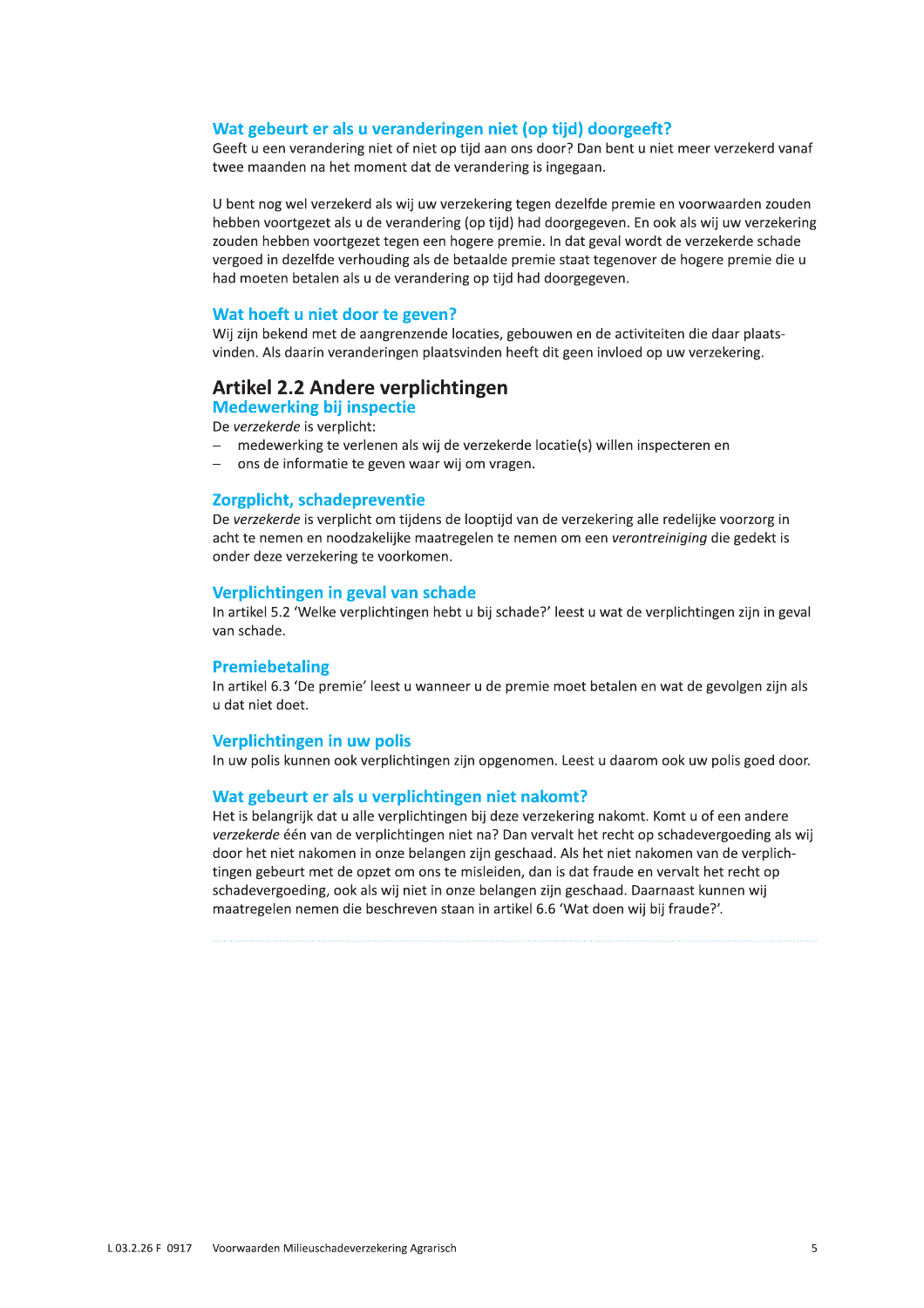

## Artikel 3 Wat is verzekerd?

In dit artikel leest u wat er verzekerd is, wat de betekenis is van het verzekerde bedrag en welke extra dekkingen u hebt.

#### Wat dekt deze verzekering?

Deze verzekering dekt:

- de kosten voor de sanering van een verontreiniging en
- zaakschade die het rechtstreekse en uitsluitende gevolg is van de sanering of van een verontreiniging.

### **Wanneer is er dekking?**

U bent verzekerd als:

- de verontreiniging het gevolg is van een emissie of het plotseling en onvoorzien vrijkomen van ashest en
- de emissie of het plotseling en onvoorzien vrijkomen van asbest zich voordoet tijdens de looptijd van de verzekering en
- het onzeker was, toen u de verzekering afsloot dat die emissie of het plotseling en onvoorzien vrijkomen van asbest zich zou gaan voordoen en
- de schade niet is uitgesloten in de polis en/of in artikel 4 'Wat is niet verzekerd?'.

Per dekking kunnen er nog meer voorwaarden gelden. Als dit het geval is leest u bij iedere dekking wat die voorwaarden zijn.

#### Wat is de betekenis van het verzekerde bedrag?

Wij vergoeden maximaal het in de polis genoemde verzekerde bedrag per

- gebeurtenis of reeks van met elkaar samenhangende gebeurtenissen die leidt tot het
- plotseling en onvoorzien vrijkomen van asbest en/of
- emissie of reeks van met elkaar samenhangende emissies.

#### Wat is het eigen risico en wat betekent dit?

Er kan een eigen risico van toepassing zijn op uw verzekering. Een gedeelte van de schade blijft dan voor uw eigen rekening.

In de polis leest u of er een eigen risico van toepassing is en wat de hoogte is van het eigen risico. Is er een eigen risico van toepassing? Dan geldt dit voor iedere emissie of ieder plotseling en onvoorzien vrijkomen van asbest.

## Artikel 3.1 Als de verzekerde locatie is verontreinigd door een emissie

Onder verzekerde locatie verstaan wij de op het polisblad vermelde risicoadressen, en onbebouwde grond die u in gebruik hebt voor de uitoefening van uw bedrijf voor zover deze grond in Nederland ligt, of in België of Duitsland maar niet verder dan 25 kilometer vanaf de Nederlandse grens.

Is de emissie ontstaan op de verzekerde locatie? Dan vergoeden wij de:

- sanering van de verzekerde locatie;
- sanering van een locatie van derden:
- zaakschade die het rechtstreekse en uitsluitende gevolg is van de sanering;
- zaakschade die het rechtstreekse en uitsluitende gevolg is van de verontreiniging;
- bedrijfsschade die het rechtstreekse en uitsluitende gevolg is van de sanering.

Is de emissie ontstaan buiten de verzekerde locatie? Dan vergoeden wij 10% van het verzekerde bedrag tot maximaal € 125.000,- voor:

- sanering van de verontreiniging van de verzekerde locatie;
- zaakschade die het rechtstreekse en uitsluitende gevolg is van de sanering;
- zaakschade die het rechtstreekse en uitsluitende gevolg is van de verontreiniging;
- $\equiv$ bedrijfsschade die het rechtstreekse en uitsluitende gevolg is van de sanering.

Deze dekking geldt ook als de emissie het gevolg is van:

een gebrekkige eigenschap van een installatie, machine en/of leiding die aanwezig is op de verzekerde locatie.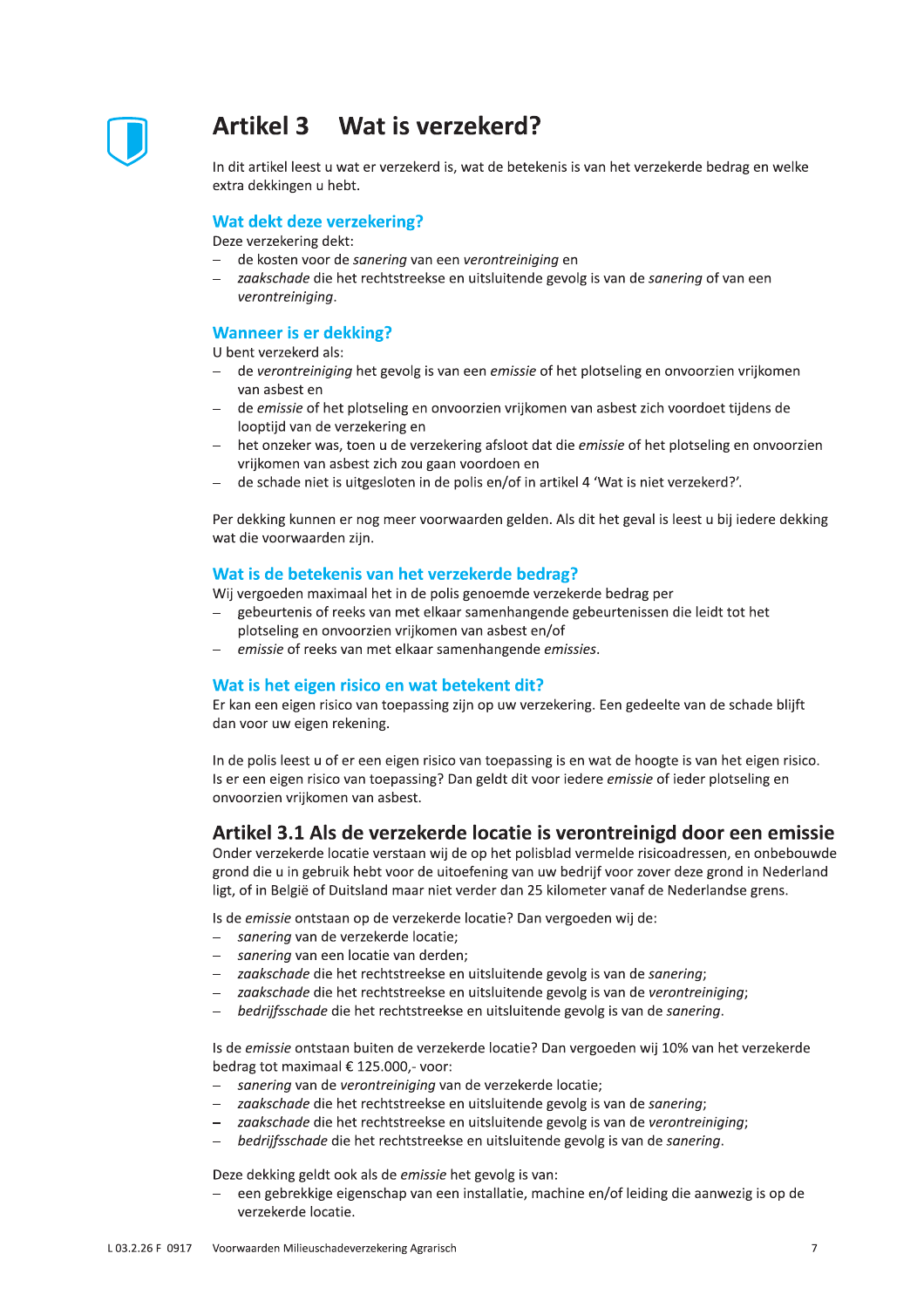## Artikel 3.2 Als de werklocatie is verontreinigd door een emissie

Deze dekking geldt alleen als u in de polis leest dat de 'Bij derden-dekking' is verzekerd.

Onder werklocatie verstaan wij een locatie in Nederland waar een verzekerde werkzaamheden verricht binnen de in de polis vermelde bedrijfsactiviteit.

Is de emissie ontstaan op de werklocatie? Dan vergoeden wij:

- sanering van de verontreiniging van de werklocatie;
- sanering van de verontreiniging van een aangrenzende locatie van derden;
- zaakschade die het rechtstreekse en uitsluitende gevolg is van de sanering;
- zaakschade die het rechtstreekse en uitsluitende gevolg is van de verontreiniging;
- bedrijfsschade die het rechtstreekse en uitsluitende gevolg is van de sanering.

Er is alleen dekking als:

- de emissie het rechtstreekse en uitsluitende gevolg is van uitgevoerde werkzaamheden en
- $\frac{1}{2}$ de verontreiniging gemeld is binnen vijf jaar nadat de werkzaamheden zijn afgerond.

Deze dekking geldt ook als de emissie het gevolg is van:

- een gebrekkige eigenschap van een installatie, machine en/of leiding die aanwezig is op de locatie en
- is aangebracht door een verzekerde.

## Artikel 3.3 Als de verzekerde locatie is verontreinigd door asbest

Is het asbest vrijgekomen op de verzekerde locatie? Dan vergoeden wij:

- sanering van de verzekerde locatie;
- sanerina van een locatie van derden:
- zaakschade die het rechtstreekse en uitsluitende gevolg is van de sanering;
- zaakschade die het rechtstreekse en uitsluitende gevolg is van de verontreiniging;
- bedrijfsschade die het rechtstreekse en uitsluitende gevolg is van de sanering.

Er is alleen dekking als:

- het asbest afkomstig is van een gebouw op de verzekerde locatie en
- het gebouw tenminste verzekerd is tegen de gebeurtenis die het vrijkomen heeft veroorzaakt en
- het vrijkomen het gevolg is van breken van asbesthoudend materiaal.

Is het asbest vrijgekomen binnen een straal van 25 kilometer vanaf de verzekerde locatie? Dan vergoeden wij 10% van het verzekerde bedrag tot maximaal € 125.000,- voor:

- sanering van de verzekerde locatie;
- zaakschade die het rechtstreekse en uitsluitende gevolg is van de sanering;
- zaakschade die het rechtstreekse en uitsluitende gevolg is van de verontreiniging;
- bedrijfsschade die het rechtstreekse en uitsluitende gevolg is van de sanering.

#### Artikel 3.4 Als de werklocatie is verontreinigd door asbest

Deze dekking geldt alleen als u in de polis leest dat de 'Bij derden-dekking' is verzekerd.

Is het asbest vrijgekomen op de werklocatie? Dan vergoeden wij:

- sanering van de werklocatie;
- sanering van een aangrenzende locatie van derden;
- zaakschade die het rechtstreekse en uitsluitende gevolg is van de sanering;
- zaakschade die het rechtstreekse en uitsluitende gevolg is van de verontreiniging;
- bedrijfsschade die het rechtstreekse en uitsluitende gevolg is van de sanering.

Er is alleen dekking als:

- het asbest afkomstig is van een gebouw op de werklocatie en
- de eigenaar dat gebouw tenminste verzekerd heeft tegen brand en aanrijding en
- het vrijkomen het gevolg is van breken van asbesthoudend materiaal en
- het breken het gevolg is van uitgevoerde werkzaamheden en
- de verontreiniging is gemeld binnen vijf jaar nadat de werkzaamheden zijn afgerond.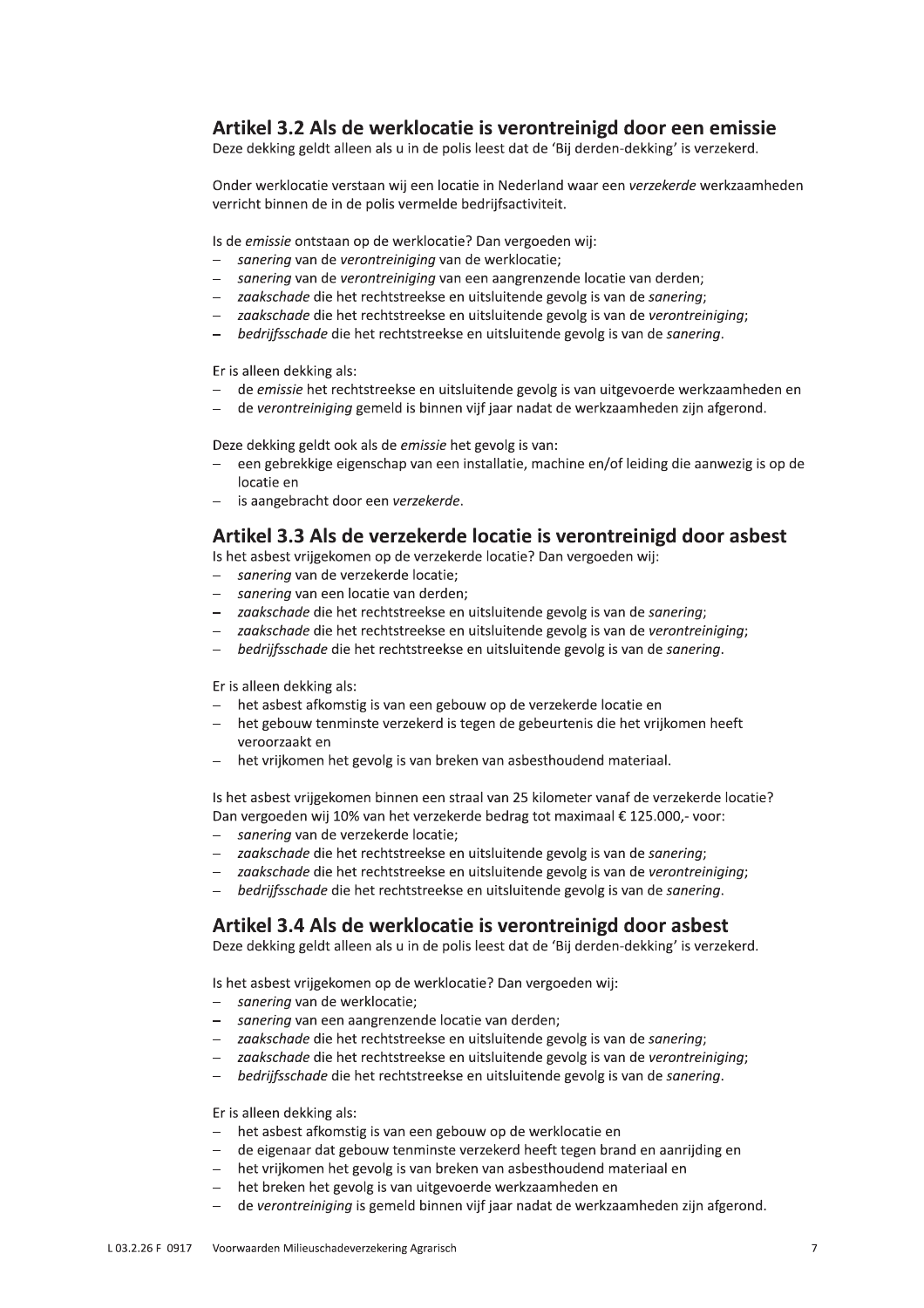## Artikel 3.5 Extra dekkingen

Wij vergoeden 10% van het in de polis genoemde verzekerde bedrag tot maximaal € 125.000,- voor alle in dit artikel genoemde dekkingen samen. Ook als daardoor de totale schadevergoeding boven het verzekerde bedrag uitkomt. Maar wij vergoeden nooit meer dan de daadwerkelijk geleden schade en/of gemaakte kosten.

#### Kosten en salaris van experts

Wij vergoeden de kosten en het salaris van experts die de schade vaststellen en de toedracht van de schade onderzoeken. Hoe wij deze kosten vergoeden leest u in artikel 5.7 'Wie betaalt de kosten en het salaris van de experts?'.

### **Bereddingskosten**

Wij vergoeden de kosten van maatregelen die tijdens de looptijd van de verzekering door of namens de verzekerde worden getroffen en die redelijkerwijs noodzakelijk zijn om:

- een onmiddellijk dreigend gevaar van een verontreiniging die onder de dekking van de verzekering valt af te wenden, of
- de gevolgen van een dergelijke verontreiniging te beperken.

### Opruimingskosten na een emissie

Wij vergoeden de kosten voor het wegnemen, afvoeren en/of vernietigen van ingezamelde, opgevangen en/of afgezonderde verontreinigde stoffen en/of voorwerpen voor zover deze het noodzakelijke gevolg zijn van een verontreiniging en niet zijn inbegrepen bij de sanering.

Let op: wij vergoeden dus geen kosten voor het wegnemen, afvoeren en/of vernietigen van met asbest verontreinigde materialen, grond en/of voorwerpen voor zover deze niet zijn inbegrepen bij de sanering.

## **Artikel 3.6 Uitloopdekking**

Wij bieden uitloopdekking. Dit betekent dat de dekking die wij beschrijven in deze voorwaarden ook geldt voor een verontreiniging die aan het licht komt binnen één jaar na de datum waarop de verzekering is beëindigd.

Er is alleen dekking als de verontreiniging is ontstaan tijdens de looptijd van de verzekering.



## Artikel 4 Wat is niet verzekerd?

In dit artikel leest u wat niet verzekerd is. Is een verontreiniging die gedekt is op deze verzekering het gevolg van terrorisme of houdt de verontreiniging verband met terrorisme? Dan kunnen wij niet altijd de hele schade vergoeden. De afspraken die daarvoor gelden, leest u in artikel 4.18 'Bijzondere regeling bij terrorismeschade'.

## Artikel 4.1 Onvoldoende milieuzorg

Niet verzekerd zijn schade en kosten die ontstaan door of verband houden met onvoldoende zorg voor het milieu. Wij verstaan onder onvoldoende zorg voor het milieu in ieder geval handelingen of gedragingen van een verzekerde die in strijd zijn met een door de overheid (af)gegeven voorschrift of regeling.

Deze uitsluiting geldt niet als de verzekerde aantoont dat de schade en kosten ook zouden zijn ontstaan bij voldoende zorg voor het milieu.

## Artikel 4.2 Geleidelijke achteruitgang

Niet verzekerd zijn schade en kosten die ontstaan door of verband houden met normale slijtage of andere normale achteruitgang.

## Artikel 4.3 Verboden stoffen

Niet verzekerd zijn schade en kosten die ontstaan door of verband houden met stoffen en/of materialen die op basis van geldende wet- en regelgeving niet op de verzekerde locatie en/of werklocatie aanwezig mag of mogen zijn.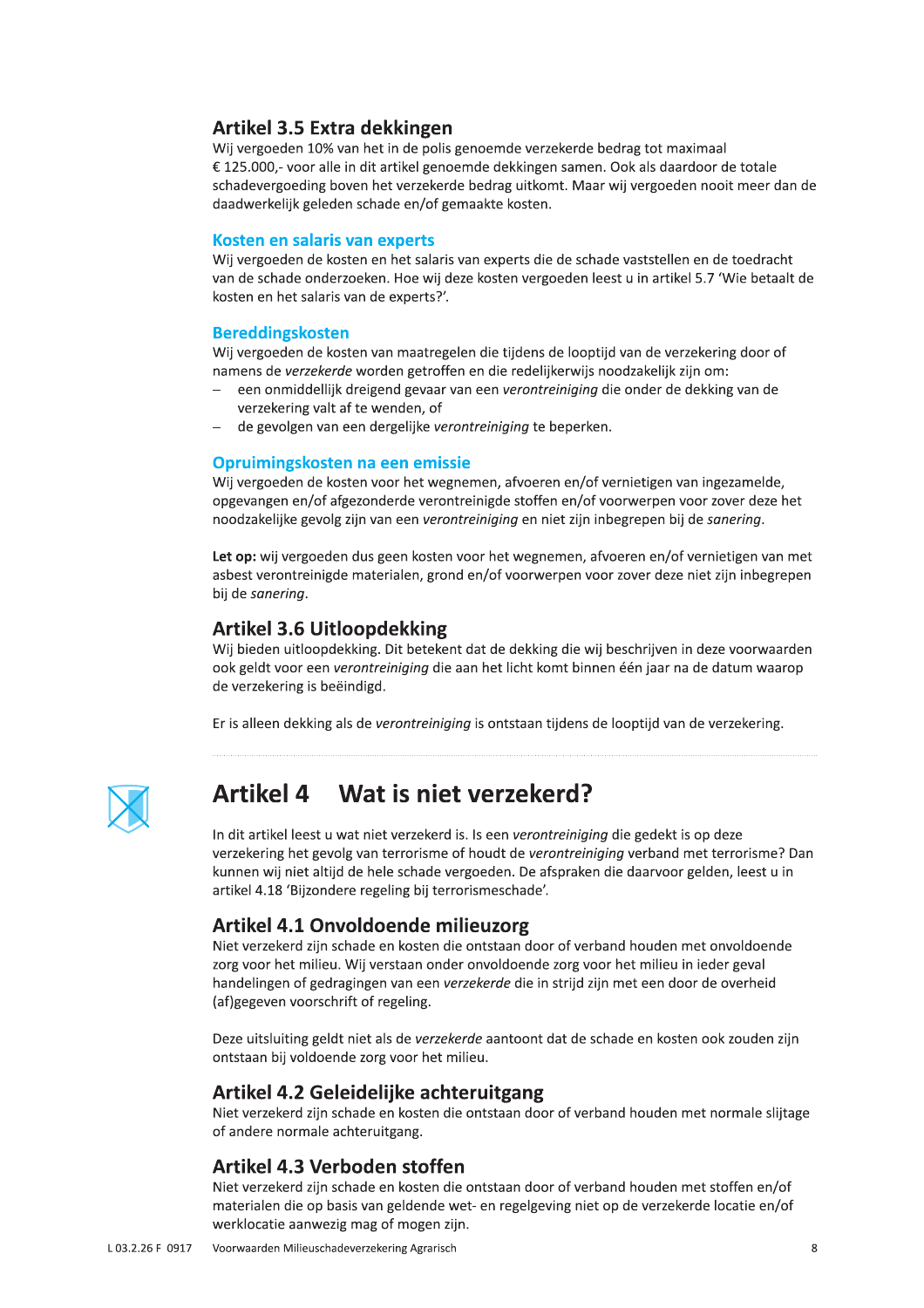## Artikel 4.4 Activiteiten van de verhuurder en (mede)huurder(s)

Niet verzekerd zijn schade en kosten die ontstaan door of verband houden met activiteiten van de verhuurder en/of (mede)huurder(s) van de verzekerde locatie.

Let op: deze uitsluiting geldt niet als de verhuurder of (mede)huurder van de verzekerde locatie ook de verzekeringnemer is.

## **Artikel 4.5 Ondergrondse tanks**

Niet verzekerd zijn schade en kosten die ontstaan door of verband houden met opslag in ondergrondse tanks.

## Artikel 4.6 Motorrijtuigen

Niet verzekerd zijn schade en kosten die ontstaan door of verband houden met motorrijtuigen die gebruikt worden op de werklocatie.

Let op: deze uitsluiting geldt niet voor schade die:

- is veroorzaakt door of met een aanhangwagen die is losgemaakt of losgeraakt van een motorrijtuig en veilig buiten het verkeer tot stilstand is gekomen, of
- veroorzaakt is door de lading bij het laden of lossen van een motorrijtuig, of
- toegebracht is door lading die zich bevindt op een motorrijtuig of die daarvan afvalt of is afgevallen.

## **Artikel 4.7 Vaar- of vliegtuigen**

Niet verzekerd zijn schade en kosten die ontstaan door of verband houden met vaar- of vliegtuigen die gebruikt worden op de werklocatie.

Deze uitsluiting geldt ook voor schade en kosten die verband houden met zaken die

- zich bevinden op of in vaar- of vliegtuigen, of
- uit of van vaar- of vliegtuigen zijn gevallen, of  $\equiv$
- van vaar- of vliegtuigen zijn losgeraakt.  $\equiv$

## Artikel 4.8 Opzet, roekeloosheid, merkelijke schuld

Niet verzekerd zijn schade en kosten die ontstaan door of verband houden met opzet, al dan niet bewuste roekeloosheid en/of al dan niet bewuste merkelijke schuld.

Onder opzet, al dan niet bewuste roekeloosheid en al dan niet bewuste merkelijke schuld verstaan wij een gedraging die naar objectieve maatstaven een zodanig aanmerkelijke kans op schade met zich mee brengt dat de verzekerde zich daarvan bewust had behoren te zijn en zich van de gedraging had moeten onthouden.

### **Artikel 4.9 Genetische modificatie**

Niet verzekerd zijn schade en kosten die ontstaan door of verband houden met genetische modificatie.

## Artikel 4.10 Andere verzekeringen

Niet verzekerd zijn schade en kosten die:

- gedekt zijn onder een andere door een verzekerde of derde gesloten verzekering, of
- gedekt zouden zijn onder die andere verzekering als u niet bij ons deze verzekering zou hebben gesloten.

## **Artikel 4.11 Aardbevingen**

Niet verzekerd zijn schade en kosten die ontstaan door of verband houden met aardbevingen. Wij verstaan onder aardbeving een trilling of schokkende beweging van de aardkorst, ook als die het gevolg is van gaswinning of zoutwinning.

## Artikel 4.12 Vulkanische uitbarstingen

Niet verzekerd zijn schade en kosten die ontstaan door of verband houden met een vulkanische uitbarsting.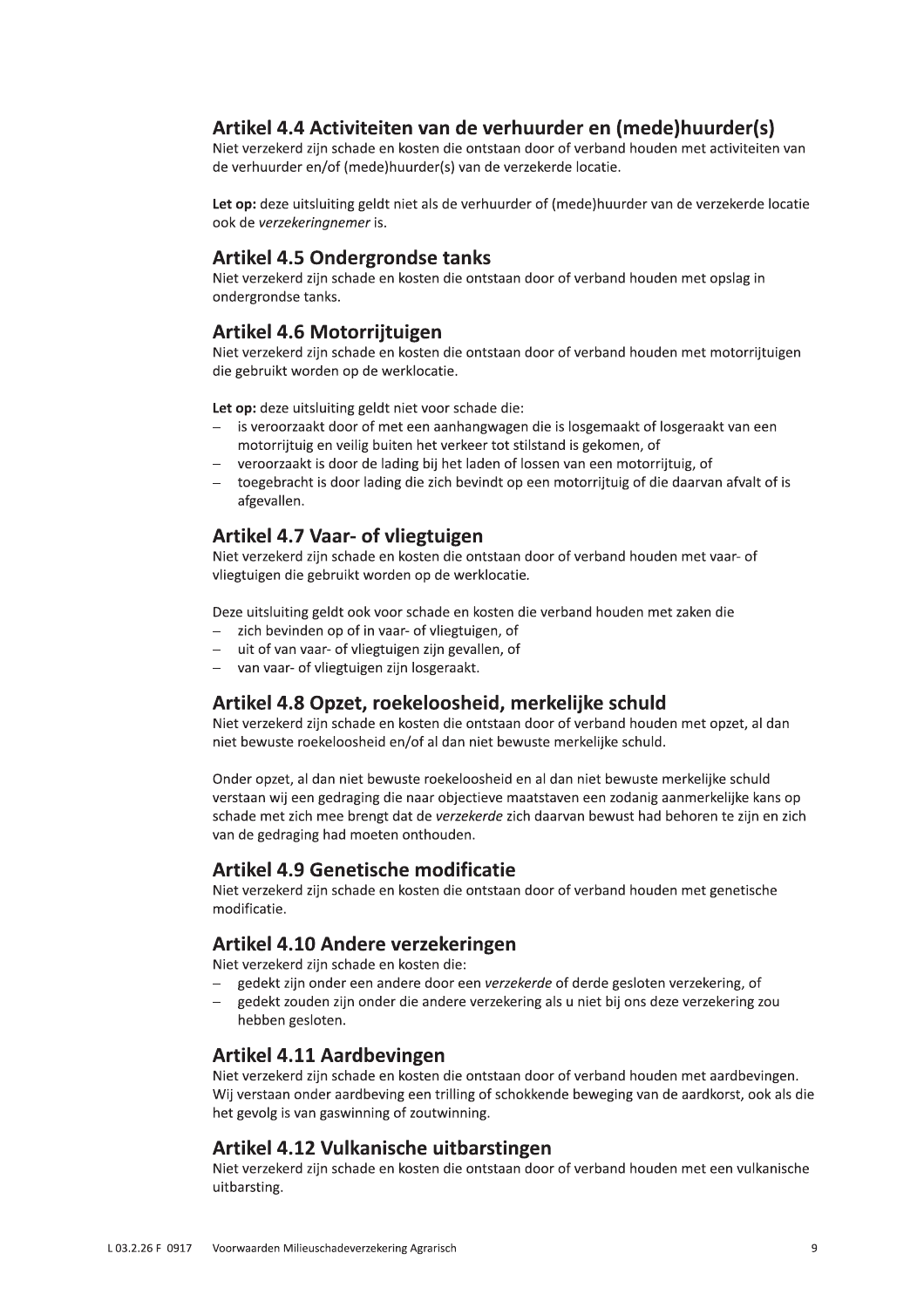## **Artikel 4.13 Overstroming**

Niet verzekerd zijn schade en kosten die ontstaan door of verband houden met overstroming. Wij verstaan onder overstroming water dat buiten zijn normale loop is getreden door het bezwijken of overlopen van dijken, kaden, sluizen of andere waterkeringen.

## Artikel 4.14 Onwettige teelt, productie en handel

Niet verzekerd zijn schade en kosten die ontstaan door of verband houden met een illegale activiteit. Wij verstaan onder illegale activiteit in ieder geval:

- onwettige teelt, productie en/of handel van hennepproducten, XTC-pillen, heroïne, cocaïne en soortgelijk onder de Opiumwet verboden activiteiten;
- verhandelen van gestolen zaken en/of de opslag of bewerking daarvan.

Let op: deze uitsluiting geldt niet als de verzekerde aantoont dat hij niet op de hoogte was van de illegale activiteit en daarvan in redeliikheid ook niet op de hoogte kon zijn. Het bepaalde in artikel 2 'Welke veranderingen moet u altijd doorgeven?' blijft onveranderd van toepassing.

## **Artikel 4.15 Atoomkernreacties**

Niet verzekerd zijn schade en kosten die ontstaan door of verband houden met atoomkernreacties. Wij verstaan onder atoomkernreactie iedere kernreactie waarbij energie vrijkomt, waaronder kernfusie, kernsplijting, kunstmatige en natuurlijke radioactiviteit. Het maakt daarbij niet uit hoe die reactie is ontstaan.

Let op: deze uitsluiting geldt niet voor radioactieve nucliden die:

- zich bevinden buiten een kerninstallatie en
- worden gebruikt of zijn bestemd voor industriële, commerciële, landbouwkundige, medische, wetenschappelijke, onderwijskundige of (niet militaire) beveiligingsdoeleinden en
- waarvoor een door enige overheid afgegeven vergunning (voor zover vereist) van kracht is voor vervaardiging, gebruik, opslag en het zich ontdoen van radioactieve stoffen.

Wij vergoeden geen schade als volgens een wet of verdrag een derde voor de geleden schade aansprakelijk is.

Wij verstaan onder kerninstallatie:

- een kerninstallatie in de zin van de Wet Aansprakelijkheid Kernongevallen zoals omschreven in het Staatsblad 1979 nummer 225 en/of
- een kerninstallatie aan boord van een schip.

## **Artikel 4.16 Molest**

Niet verzekerd zijn schade en kosten die ontstaan door of verband houden met molest.

Wij verstaan onder molest elk van de volgende situaties.

- Gewapend conflict: elk geval waarin staten of andere georganiseerde partijen elkaar, of althans de één de ander, bestrijden daarbij gebruik makend van militaire machtsmiddelen. Hieronder wordt ook verstaan het gewapend optreden van een Vredesmacht van de Verenigde Naties.
- Burgeroorlog: een min of meer georganiseerde gewelddadige strijd tussen inwoners van dezelfde staat.
- Opstand: georganiseerd gewelddadig verzet binnen een staat gericht tegen het openbaar gezag van die staat.
- Binnenlandse onlusten: min of meer georganiseerde gewelddadige handelingen, zich voordoend op verschillende plaatsen binnen een staat.
- Oproer: een min of meer georganiseerde plaatselijke beweging, gericht tegen het openbaar gezag.
- Muiterij: een min of meer georganiseerde gewelddadige beweging van leden van enig gewapende macht, gericht tegen het gezag waaronder zij gesteld zijn.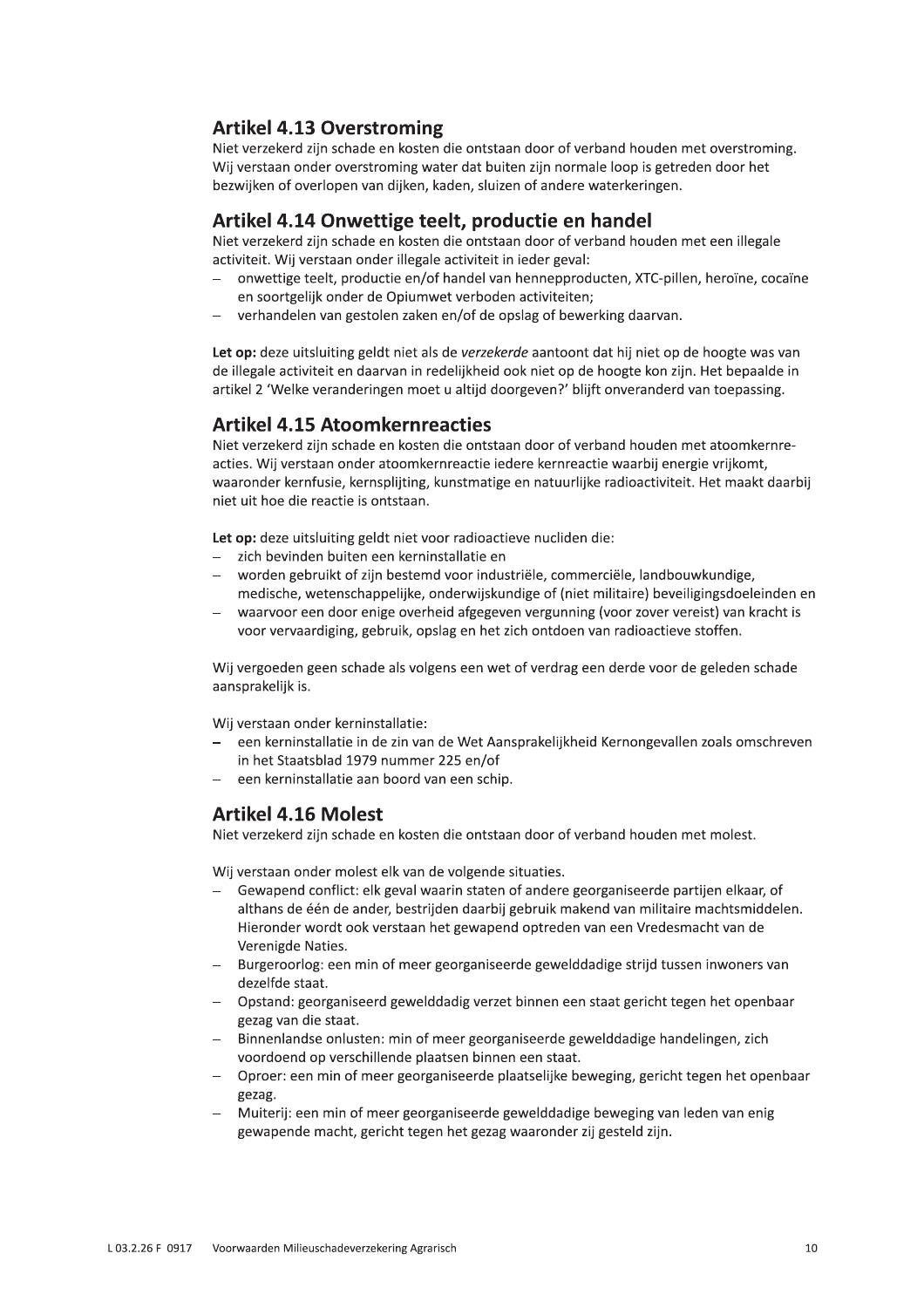## **Artikel 4.17 Internationale sancties**

Niet verzekerd zijn:

- activiteiten die wij op grond van sanctiewet- en regelgeving niet mogen verzekeren,
- de financiële belangen van personen, ondernemingen, overheden en andere entiteiten die wij op grond van sanctiewet- en regelgeving niet mogen verzekeren,
- schades aan en/of verlies van zaken die wij op grond van sanctiewet- en regelgeving niet mogen verzekeren.

Wij keren geen schadevergoeding uit als dit in strijd is met de sanctiewet- en regelgeving.

## Artikel 4.18 Bijzondere regeling bij terrorismeschade **Uitkeringsprotocol**

Wij hebben ons voor het terrorismerisico herverzekerd bij de Nederlandse Herverzekeringsmaatschappij voor Terrorismeschaden NV (NHT). Op de regeling van terrorismeschade is het Protocol afwikkeling claims voor terrorismeschaden van de NHT van toepassing. In dit artikel leest u de belangrijkste regels uit dit uitkeringsprotocol. De volledige tekst van het uitkeringsprotocol kunt u raadplegen op www.terrorismeverzekerd.nl en is kosteloos bij ons verkrijgbaar.

### Wat is terrorisme/preventieve maatregelen?

Met terrorisme bedoelen wij:

- gewelddadige handelingen en/of gedragingen, in de vorm van een aanslag of een reeks van in tijd en oogmerk met elkaar samenhangende aanslagen, en
- het (doen) verspreiden van ziektekiemen en/of stoffen,

als gevolg waarvan letsel en/of aantasting van de gezondheid, al dan niet de dood tot gevolg hebbend, bij mensen of dieren en/of schade aan zaken ontstaat, dan wel anderszins economische belangen worden aangetast, waarbij aannemelijk is dat deze aanslag of reeks, respectievelijk het verspreiden van ziektekiemen en/of stoffen - al dan niet in enig organisatorisch verband - is beraamd en/of uitgevoerd met het oogmerk om bepaalde politieke en/of religieuze doelen te verwezenlijken.

Met preventieve maatregelen bedoelen wij van overheidswege en/of door verzekerde(n) en/of derde(n) getroffen maatregelen om het onmiddellijk dreigend gevaar van terrorisme af te wenden of - als dit gevaar zich heeft verwezenlijkt - de gevolgen daarvan te beperken.

## Hoe bent u verzekerd bij terrorisme?

#### 1 Beperkte schadevergoeding

Bij een gedekte schade als gevolg van gebeurtenissen die (direct of indirect) verband houden met:

terrorisme of preventieve maatregelen en/of

handelingen of gedragingen ter voorbereiding van terrorisme of preventieve maatregelen, geldt dat wij de schadevergoeding beperken tot het bedrag van de uitkering die wij ontvangen van de NHT. De NHT beslist of er sprake is van een terrorismeschade. Pas na deze beslissing en de bekendmaking van het bedrag van de uitkering kunt u aansprak maken op de vergoeding. De regeling van de NHT geldt uitsluitend voor risicolocaties in Nederland. Terrorismeschade die niet wordt vergoed door de NHT is niet verzekerd.

#### 2 Maximale uitkering per locatie

Als de verzekering betrekking heeft op:

- materiële schade aan onroerende zaken en/of de inhoud daarvan, of
- op gevolgschade van een dergelijke schade,

geldt dat de NHT per verzekeringnemer per verzekerde locatie per jaar maximaal € 75.000.000,- zal uitkeren ongeacht het aantal afgegeven polissen.

Voor de toepassing hiervan geldt dat rechtspersonen en vennootschappen die zijn verbonden in een groep tezamen worden aangemerkt als één verzekeringnemer.

Met verzekerde locatie bedoelen wij:

- alle op het risicoadres aanwezige door verzekeringnemer verzekerde objecten en
- daarbuiten gelegen objecten die op minder dan 50 meter afstand van elkaar liggen waarvan tenminste één object is gelegen op het risicoadres.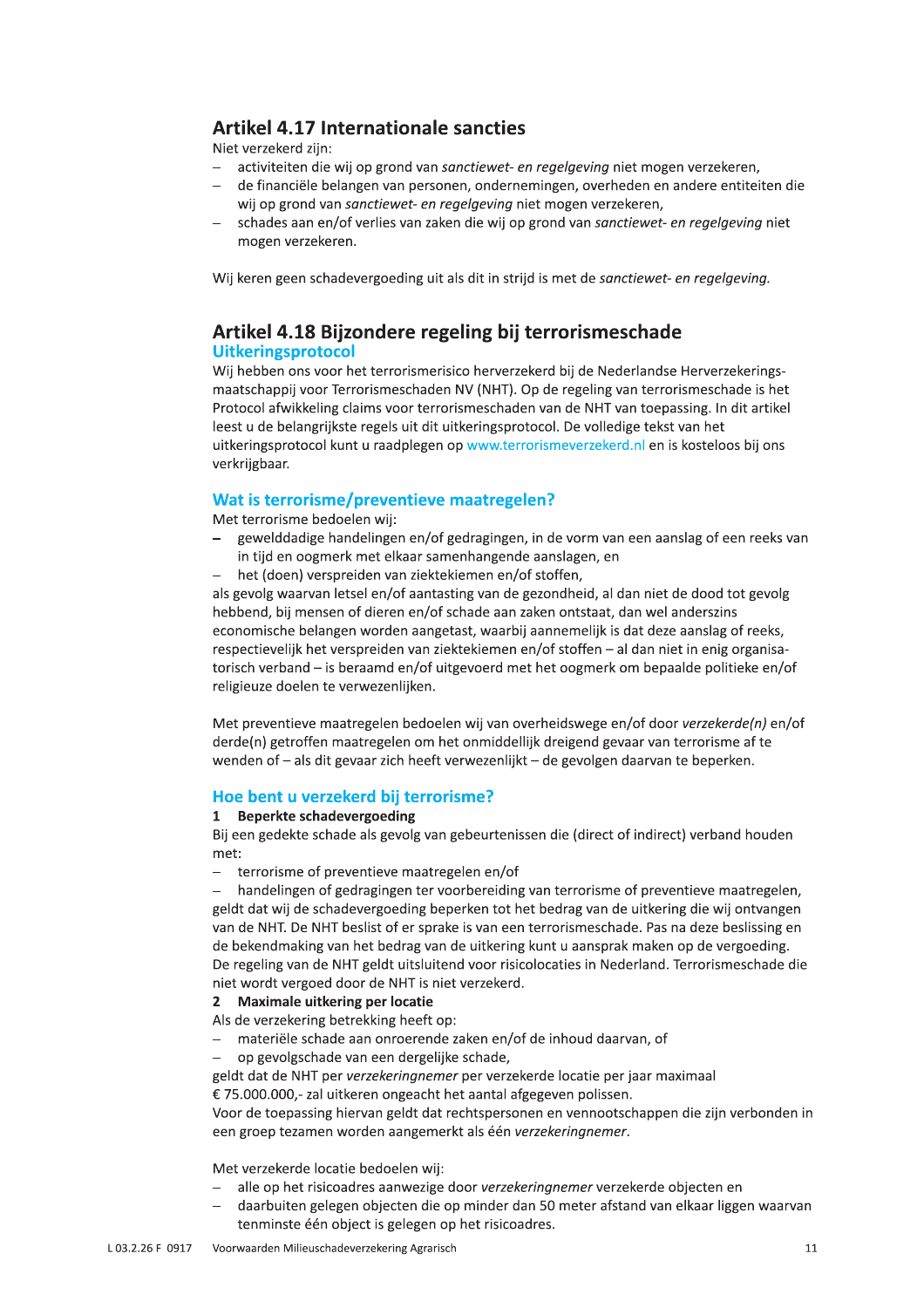#### 3 Schade melden binnen twee jaar

In afwijking van wat op een andere plaats in de polis of in deze voorwaarden is bepaald, geldt:

- u moet de schade bij ons melden binnen twee jaar nadat de NHT heeft beslist of er sprake is van een terrorismeschade:
- als u hieraan niet voldoet vervalt elk recht op schadevergoeding of uitkering.

## Artikel 5 Wat gebeurt er bij schade en wat vergoeden wij?

### Artikel 5.1 Wie kan aanspraak maken op deze verzekering?

Naast de verzekerde kunnen ook andere benadeelden een verzoek tot schadevergoeding indienen. Dit geldt voor iedereen die nadeel heeft van een verontreiniging die het gevolg is van een emissie of het plotseling en onvoorzien vrijkomen van asbest op:

- de verzekerde locatie, of
- een locatie waar u werkzaamheden (hebt) verricht binnen de in de polis genoemde bedrijfsactiviteit.

Een benadeelde mag rechtstreeks bij ons een verzoek tot schadevergoeding indienen. Wij nemen dit verzoek alleen in behandeling nadat u hiervoor schriftelijk uw toestemming hebt gegeven.

### Artikel 5.2 Welke verplichtingen hebt u bij een schade?

Bij schade moeten u en de andere verzekerden zich houden aan de hierna genoemde verplichtingen. De verplichtingen in dit artikel gelden ook voor iedere benadeelde die bij ons een verzoek tot schadevergoeding indient.

#### Schade voorkomen/verminderen

U moet binnen redelijke grenzen alle maatregelen nemen om schade te voorkomen of te verminderen:

- als zich een verontreiniging voordoet waarvoor deze verzekering dekking biedt of
- als zich een dergelijke verontreiniging dreigt voor te doen.

#### **Melden**

U moet iedere emissie die zich voordoet op de verzekerde locatie en/of de werklocatie onmiddellijk aan ons melden. Dit geldt ook voor ieder plotseling en onvoorzien vrijkomen van ashest.

#### Schriftelijke schadeaangifte

U moet een schriftelijke verklaring opstellen over de oorzaak, toedracht en de omvang van de schade. U hoeft deze verklaring alleen op te stellen als wij daarom vragen.

#### **Informatie geven**

U moet binnen een redelijke termijn aan ons of aan onze experts alle informatie en documenten geven die voor ons van belang kunnen zijn om te beoordelen of u recht hebt op schadevergoeding.

#### **Medewerking verlenen**

U moet:

- aanwijzingen opvolgen van ons en de door ons ingeschakelde expert en
- volledige medewerking verlenen en
- alles nalaten wat onze belangen zou kunnen schaden.  $\frac{1}{2}$

#### **Medewerking aan verhaal**

Als wij de schade willen verhalen op de veroorzaker van de schade, dan bent u verplicht hieraan mee te werken.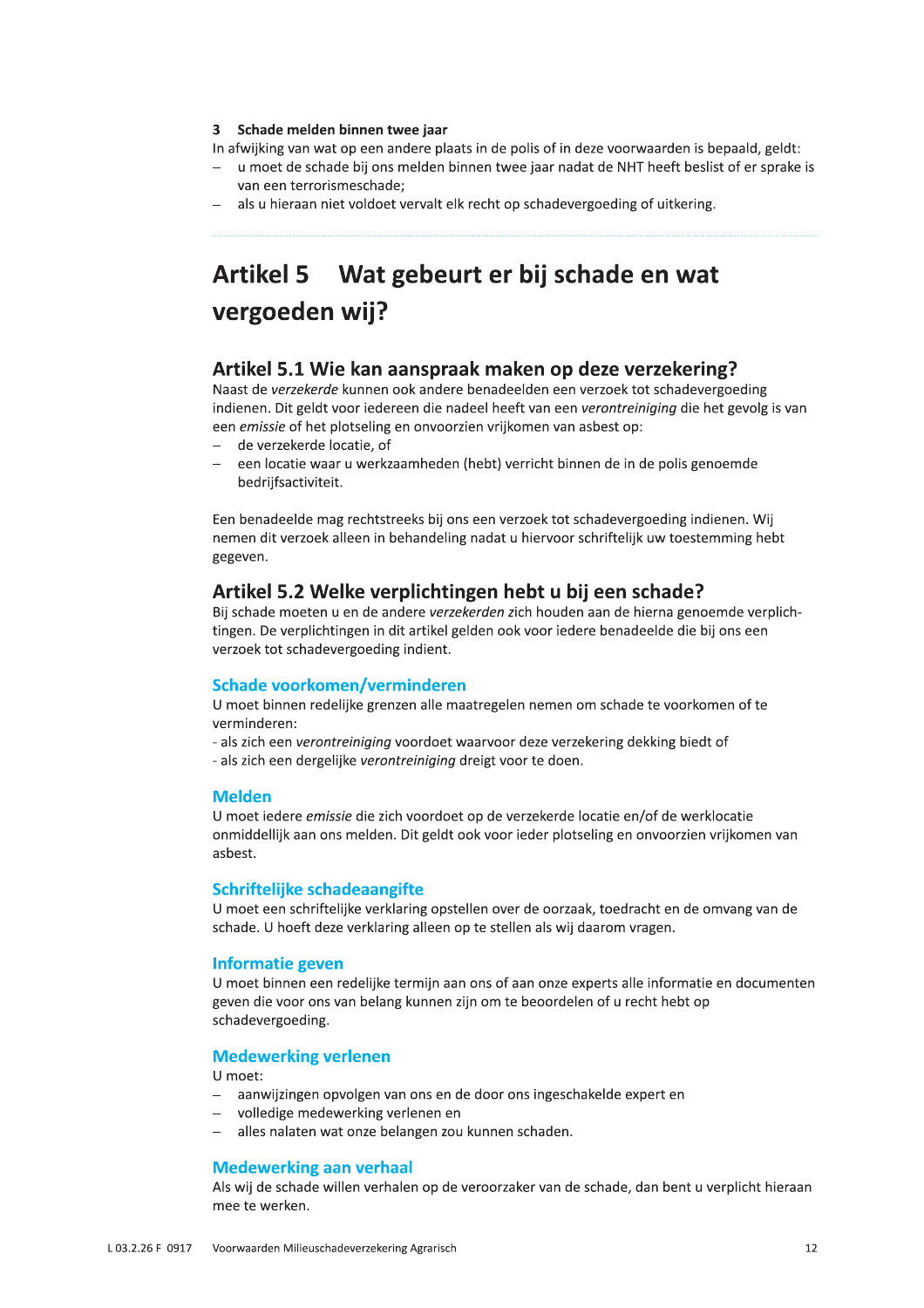#### **Aangifte doen**

Als een strafbaar feit is gepleegd, dan moet u hiervan zo snel mogelijk aangifte doen bij de politie.

#### **Stukken bewaren**

U moet bewijsstukken, nota's en dergelijke bewaren voor controles die kunnen plaatsvinden.

#### **Overzicht andere verzekeringen**

U moet ons een overzicht geven van de andere verzekeringen die verband houden met de verzekerde schade. U hoeft dit overzicht alleen te geven als wij daarom vragen.

Het is belangrijk dat u deze verplichtingen nakomt. Komt u of een andere verzekerde de verplichtingen niet na? Dan vervalt het recht op schadevergoeding als wij door het niet nakomen in onze belangen zijn geschaad. Als het niet nakomen van de verplichtingen gebeurt met de opzet om ons te misleiden, dan is dit fraude en vervalt het recht op schadevergoeding ook als wij niet in onze belangen zijn geschaad. Daarnaast kunnen wij de maatregelen nemen die beschreven staan in artikel 6.6 'Wat doen wij bij fraude?'.

## Artikel 5.3 Samenloop met andere verzekeringen

Er is sprake van samenloop als dezelfde schade verzekerd is onder meerdere verzekeringen. Als u de schade als eerste bij ons claimt, vergoeden wij de schade die wij volgens deze verzekering moeten vergoeden.

## Artikel 5.4 Wat doen wij als u een schade aan ons doorgeeft?

Als u een schade doorgeeft beoordelen wij of de schade gedekt is op deze verzekering en stellen we vast hoeveel schade u hebt.

#### Artikel 5.5 Hoe stellen wij vast hoeveel schade u hebt?

Wij stellen vast hoeveel schade u hebt. Dit doen we door een expert in te schakelen. Dit kan een medewerker zijn van Delta Lloyd of iemand van een ander bedrijf dat wij hebben gevraagd om de schade vast te stellen. De expert kan ervoor kiezen om de schade vast te stellen vanachter zijn bureau met behulp van de informatie die u ons hebt gegeven, of om naar de schadelocatie te komen om ter plaatse de schade vast te stellen en/of informatie te verzamelen.

U kunt ook zelf een expert inschakelen. In dat geval wordt de schade vastgesteld door uw expert en onze expert. Voordat uw expert en onze expert de schade vaststellen benoemen zij samen een derde expert. Als uw expert en onze expert het niet eens worden over de omvang van de schade, dan stelt de derde expert de schade vast. Dit doet hij binnen de grenzen van de door uw expert en onze expert vastgestelde bedragen. De vaststelling door deze derde expert is bindend.

Voor het vaststellen van de schade gaat iedere expert uit van dezelfde opgave, inlichtingen en rapporten die u hebt verstrekt samen met het saneringsplan. Dit voor zover deze informatie voldoet aan de geldende kwaliteitseisen.

Let op: als de schade is vastgesteld betekend dit niet dat het vastgestelde schadebedrag gelijk is aan de schadevergoeding. Dit kan bijvoorbeeld te maken hebben met de beoordeling of de schade is verzekerd of een eigen risico.

Wij vergoeden in totaal nooit meer dan de daadwerkelijke schade, ook niet als u meer schadeverzekeringen bij ons hebt gesloten die dekking bieden voor dezelfde schade.

### Artikel 5.6 Verdeling van het verzekerde bedrag

Als bij schade blijkt dat het verzekerde bedrag niet voldoende is om alle kosten en/of alle schade te vergoeden die verband houden met de sanering of de verontreiniging geldt het volgende.

#### **Onze verzekerde heeft voorrang**

Dit betekent dat wij eerst schade en kosten van onze verzekerde vergoeden. Schade en kosten van derden vergoeden wij alleen als het verzekerde bedrag daarvoor nog ruimte biedt.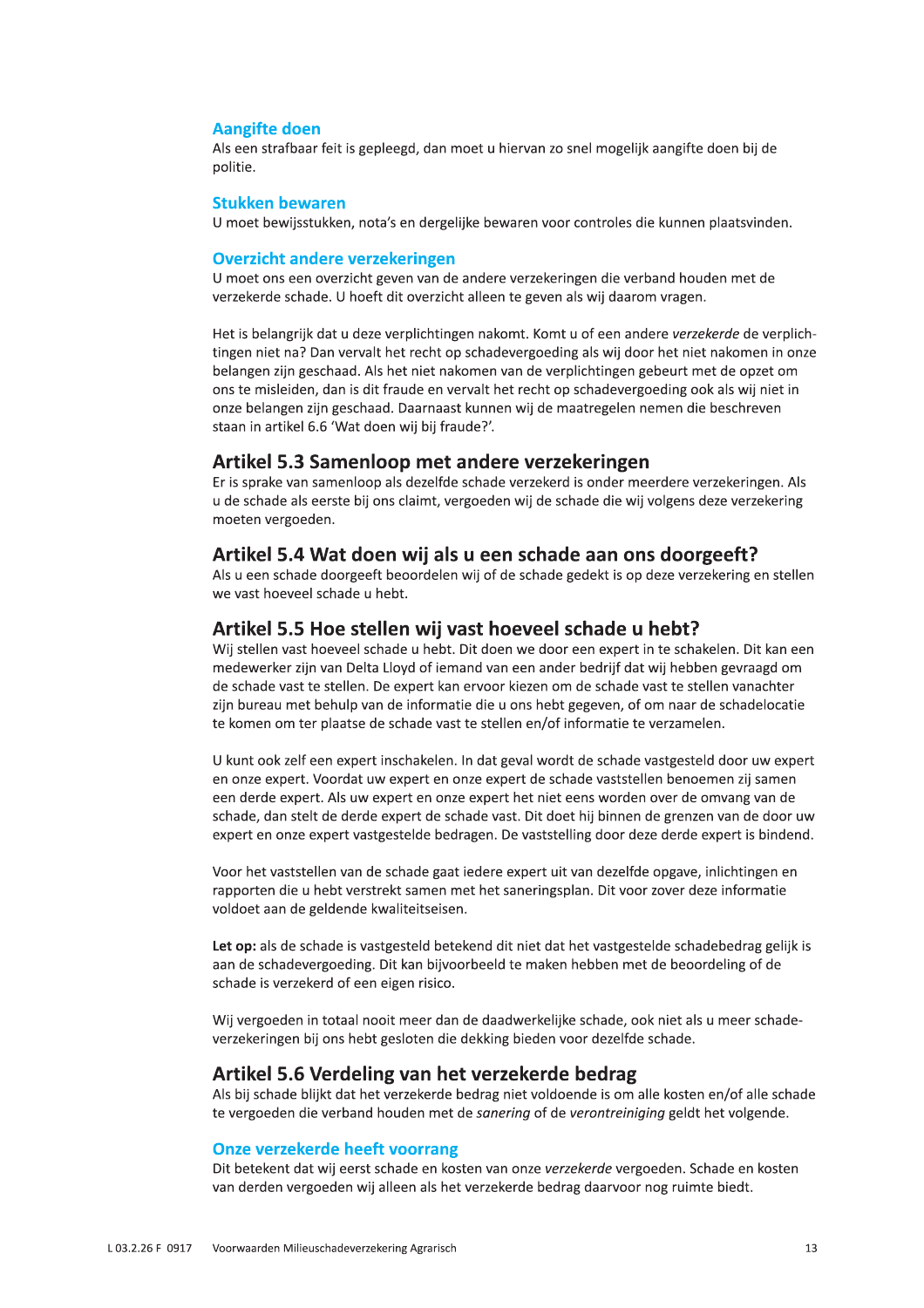### Als er meerdere derden schade hebben

Wij vergoeden aan iedere benadeelde derde een evenredig deel van de schade en kosten. Voor het bepalen van de vergoeding gebruiken wij het verzekerde bedrag (eventueel na aftrek van de vergoeding voor de verzekerde) en de opgetelde schadebedragen van iedere benadeelde derde.

Bijvoorbeeld: de schade van onze verzekerde is € 200.000,- en er zijn twee benadeelde derden die schade hebben als gevolg van de verontreiniging. Eén heeft € 15.000,- schade, de ander € 95.000,-. Het verzekerde bedrag in de polis is € 250.000,-. Na aftrek van de schadevergoeding voor onze verzekerde blijft er nog € 50.000,- over van het verzekerde bedrag. Deze € 50.000,wordt dan als volgt verdeeld.

 $((€15.000 + €95.000,-) / €50.000,-) * €15.000,- = €6.818,-$ Benadeelde één Benadeelde twee ((€15.000 + €95.000,-) / €50.000,-) \* €95.000,- = €43.182,-

Is de schadevergoeding afgehandeld en meldt zich daarna nog een benadeelde derde? Dan vergoeden wij zijn schade alleen als het verzekerde bedrag daar nog ruimte voor biedt. In het geval van het bovenstaande voorbeeld is het volledige verzekerde bedrag uitgekeerd. Er is dus geen ruimte meer voor een vergoeding.

## Artikel 5.7 Wie betaalt de kosten en het salaris van de experts?

Dit zijn de kosten en het salaris van experts die de schade vaststellen en de toedracht van de schade onderzoeken. Wij vergoeden het salaris en de kosten van de expert die wij benoemen. Wij vergoeden het salaris en de kosten van de expert die u benoemt. Wij vergoeden deze tot maximaal het bedrag van het salaris en de kosten van onze expert. Ook van de derde expert vergoeden wij het salaris en de kosten.

Let op: wij vergoeden geen salaris en kosten van experts die zich niet voorafgaand aan hun benoeming hebben geconformeerd aan de 'Gedragscode Expertiseorganisaties' van het Verbond van Verzekeraars.

#### Artikel 5.8 Betaling van de schadevergoeding en kosten

U ontvangt de betaling van de schadevergoeding en kosten binnen één maand nadat deze definitief zijn vastgesteld.

#### Artikel 5.9 Afspraken over de sanering

De afspraken in dit artikel gelden ook voor iedere benadeelde derde die bij ons een verzoek tot schadevergoeding indient.

#### **Afhandeling van de sanering**

De voorbereiding en uitvoering van de sanering organiseert u zelf. Dit moet u vastleggen in een saneringsplan. U moet u daarbij houden aan onze aanwijzingen. U kunt overgaan tot sanering nadat wij het saneringsplan hebben goedgekeurd.

#### **Opdracht tot sanering**

U moet opdracht geven voor de *sanering* binnen een door ons gestelde termijn. Wij laten u schriftelijk weten wat deze termijn is.

Let op: geeft u geen opdracht of doet u dat niet binnen de door ons gestelde termijn? Dan vervalt het recht op schadevergoeding.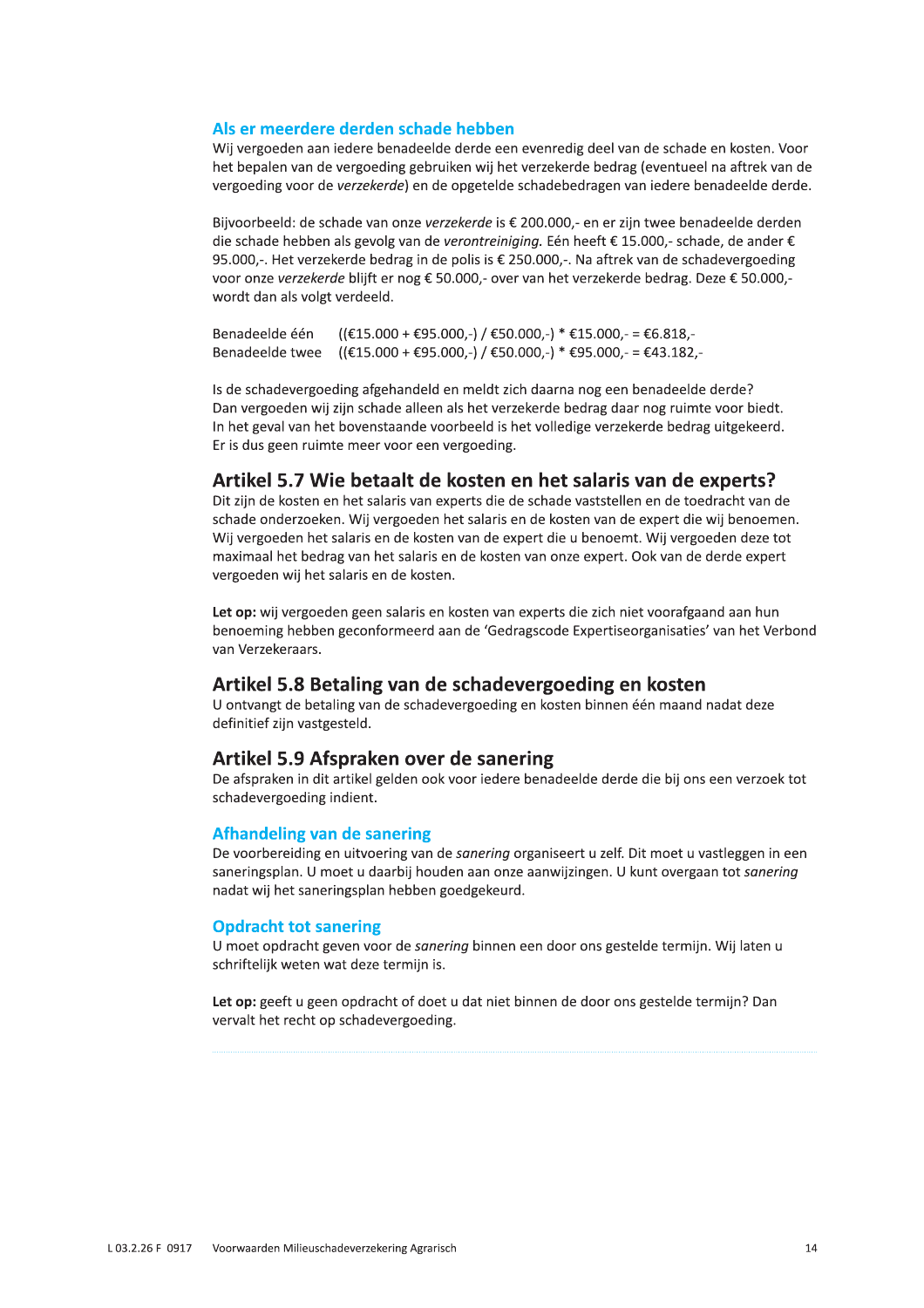

## Artikel 6 Welke andere afspraken zijn er?

## **Artikel 6.1 Algemene informatie**

### De risicobeoordeling

Wij mogen een risicobeoordeling (laten) uitvoeren. Dit mogen wij doen zowel voor het aangaan van de verzekering als tijdens de looptijd ervan. Wij beoordelen dan of wij het risico kunnen verzekeren of kunnen blijven verzekeren.

Een risicobeoordeling kan ook plaatsvinden omdat wij u advies willen geven over risico's die u loopt en/of willen nagaan of bepaalde preventieve maatregelen zijn uitgevoerd. U bent verplicht om mee te werken aan een risicobeoordeling en ons informatie te geven als wij daarom vragen.

#### Wat is uw bedenkperiode?

Na het afsluiten van de verzekering hebt u een bedenkperiode. Deze periode eindigt veertien dagen nadat u de polis hebt ontvangen. In deze periode kunt u besluiten dat u de verzekering toch niet wilt.

Als u van dit recht gebruik wilt maken, moet u dat binnen de bedenkperiode schriftelijk of per e-mail aan ons doorgeven. De verzekering is dan niet gesloten en u hoeft geen premie te betalen. Als u schade hebt, wordt deze niet vergoed.

#### Bij wie bent u verzekerd?

U bent verzekerd bij Delta Lloyd Schadeverzekering NV. Ons vestigingsadres is Spaklerweg 4, Amsterdam. Ons postadres is Postbus 1000, 1000 BA Amsterdam. Wij zijn ingeschreven in het handelsregister van de Kamer van Koophandel onder nummer 33052073. Wij zijn bij de Autoriteit Financiële Markten (AFM) bekend als aanbieder van verzekeringen. Ons inschrijvingsnummer bij de AFM is 12000463. Wij hebben een vergunning van De Nederlandsche Bank NV (DNB) om schade te verzekeren.

#### Naar welk adres sturen wij informatie over uw verzekering?

Informatie over uw verzekering kunnen wij rechtsgeldig sturen naar:

- u op het adres dat bij ons als laatste bekend is, of
- naar uw verzekeringsadviseur.

Dat betekent dat wij er vanuit mogen gaan dat de informatie die wij gestuurd hebben juist is geadresseerd en u heeft bereikt.

Het is dus belangrijk dat u niet vergeet om adreswijzigingen aan ons door te geven.

#### Hoe gaan wij om met uw persoonsgegevens?

Bij de aanvraag of bij verandering van uw verzekering vragen wij persoonsgegevens van u. Deze gegevens gebruiken wij voor:

- het vastleggen en uitvoeren van de verzekering;
- het uitvoeren van wettelijke verplichtingen;
- het voorkomen van fraude:
- het uitvoeren van marketingactiviteiten;
- het waarborgen van de integriteit en de veiligheid van de financiële sector, onze organisatie, medewerkers en klanten.

Wij werken volgens de 'Gedragscode Verwerking Persoonsgegevens Financiële Instellingen'. In de gedragscode staat wat de rechten en plichten zijn als we persoonsgegevens gebruiken. U kunt de volledige tekst van de gedragscode vinden op de website van het Verbond van Verzekeraars (www.verzekeraars.nl). U kunt de gedragscode ook opvragen bij het Verbond van Verzekeraars.

Om een goed acceptatie-, risico- en fraudebeleid te kunnen voeren, worden door ons gegevens over u en uw verzekeringen ingezien en vastgelegd in het Centraal Informatiesysteem van de Nederlandse verzekeraars (CIS). Op de website www.stichtingcis.nl vindt u meer informatie, waaronder het privacyreglement van Stichting CIS.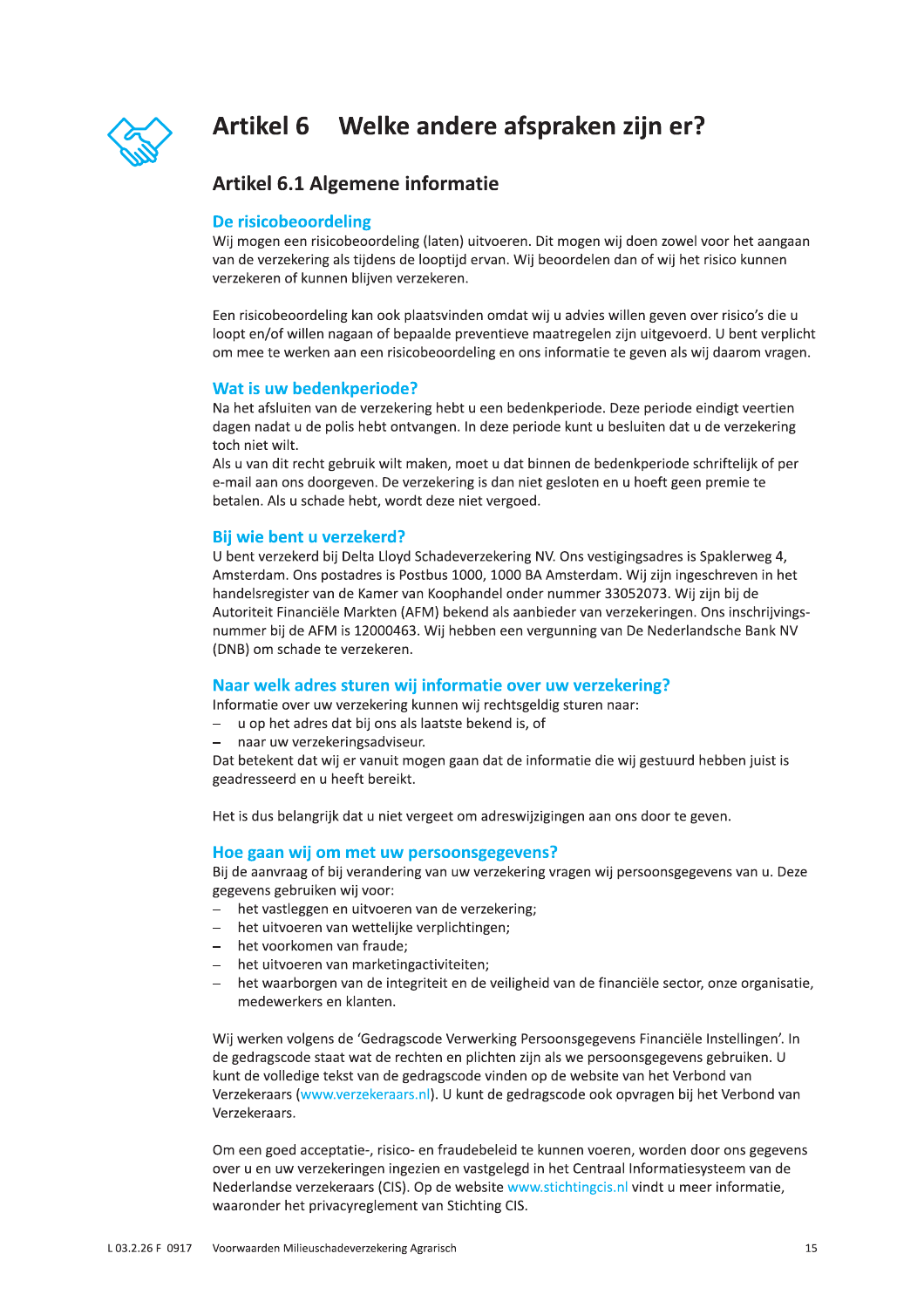#### Welk recht geldt voor deze verzekering?

Voor deze verzekering geldt Nederlands recht.

#### Wat kunt u doen als u een klacht hebt?

Als u een klacht hebt over de manier waarop wij het verzekeringscontract uitvoeren, dan kunt u contact opnemen met de betrokken afdeling. Komt u er samen niet uit, leg dan uw klacht voor aan de directie van Delta Lloyd Schadeverzekering NV in Amsterdam.

Als u een particulier bent en niet handelt in de uitoefening van een beroep of bedrijf kunt u uw klacht ook voorleggen aan Stichting Klachteninstituut Financiële Dienstverlening (KifiD). Dit is een onafhankelijk klachtenloket. De volledige klachten- en geschillenprocedure van KiFiD staat op de website www.kifid.nl. Op deze website kunt u lezen wie een klacht kan indienen, binnen welke termijn een klacht moet zijn ingediend en welke kosten daaraan zijn verbonden.

Bent u niet tevreden over de geboden oplossing, dan kunt u uw klacht voorleggen aan een bevoegde Nederlandse rechter.

## Artikel 6.2 Begin en einde van de verzekering

#### Tot wanneer loopt de verzekering?

U sluit de verzekering af voor een bepaalde periode. Deze periode is uw eerste contracttermijn. De datum waarop de eerste contracttermijn eindigt staat in de eerste polis die u ontvangt. Deze datum noemen we de contractvervaldatum. Als u of wij de verzekering niet opzeggen dan verlengen wij de verzekering na de eerste contracttermijn. Dit doen wij telkens voor een periode van twaalf maanden. De einddatum van de verlengingsperiode geldt dan als de nieuwe contractvervaldatum.

#### Op welk tijdstip begint en eindigt de verzekering?

De verzekering begint om 00:00 uur op de ingangsdatum die in de polis staat. De verzekering eindigt om 24:00 uur op de datum waarop de verzekering stopt.

### Verkoop of stoppen van bedrijfsactiviteiten

De verzekering stopt bij:

- verkoop van uw bedrijf en/of
- stoppen van de bedrijfsactiviteiten.

U moet ons hierover informeren binnen acht dagen na de verkoop of het stoppen van de bedrijfsactiviteiten.

#### Wanneer kunt u de verzekering beëindigen?

In de volgende gevallen kunt u de verzekering beëindigen.

#### 1 Bij het nalaten van sanering

U mag de verzekering beëindigen als u niet binnen de door ons gestelde termijn de opdracht tot sanering geeft. In dat geval vervalt het recht op schadevergoeding. De verzekering eindigt twee weken nadat u de brief hebt verstuurd.

#### 2 Bij het einde van de eerste contracttermijn

Uw opzegging moet uiterlijk twee maanden voor het einde van de eerste contracttermijn door ons zijn ontvangen. De verzekering eindigt dan op de einddatum van de eerste contracttermijn.

#### Na de eerste contracttermijn  $\overline{3}$

Na de eerste contracttermijn kunt u de verzekering op ieder moment beëindigen. De verzekering eindigt dan op de datum die u hebt aangegeven, maar niet eerder dan één maand na de datum waarop u hebt opgezegd.

#### 4 Als de premie en/of voorwaarden veranderen

U kunt de verzekering beëindigen als wij een verandering doorvoeren van de premie en/of de voorwaarden die in het nadeel is van u of een andere verzekerde. De verzekering eindigt dan op de dag waarop de verandering ingaat, maar niet eerder dan één maand nadat wij u over de wijziging hebben geïnformeerd. Uw opzegging moet door ons ontvangen zijn binnen één maand nadat wij u over de verandering hebben geïnformeerd.

Let op: u kunt de verzekering niet beëindigen als de verandering van premie en/of voorwaarden: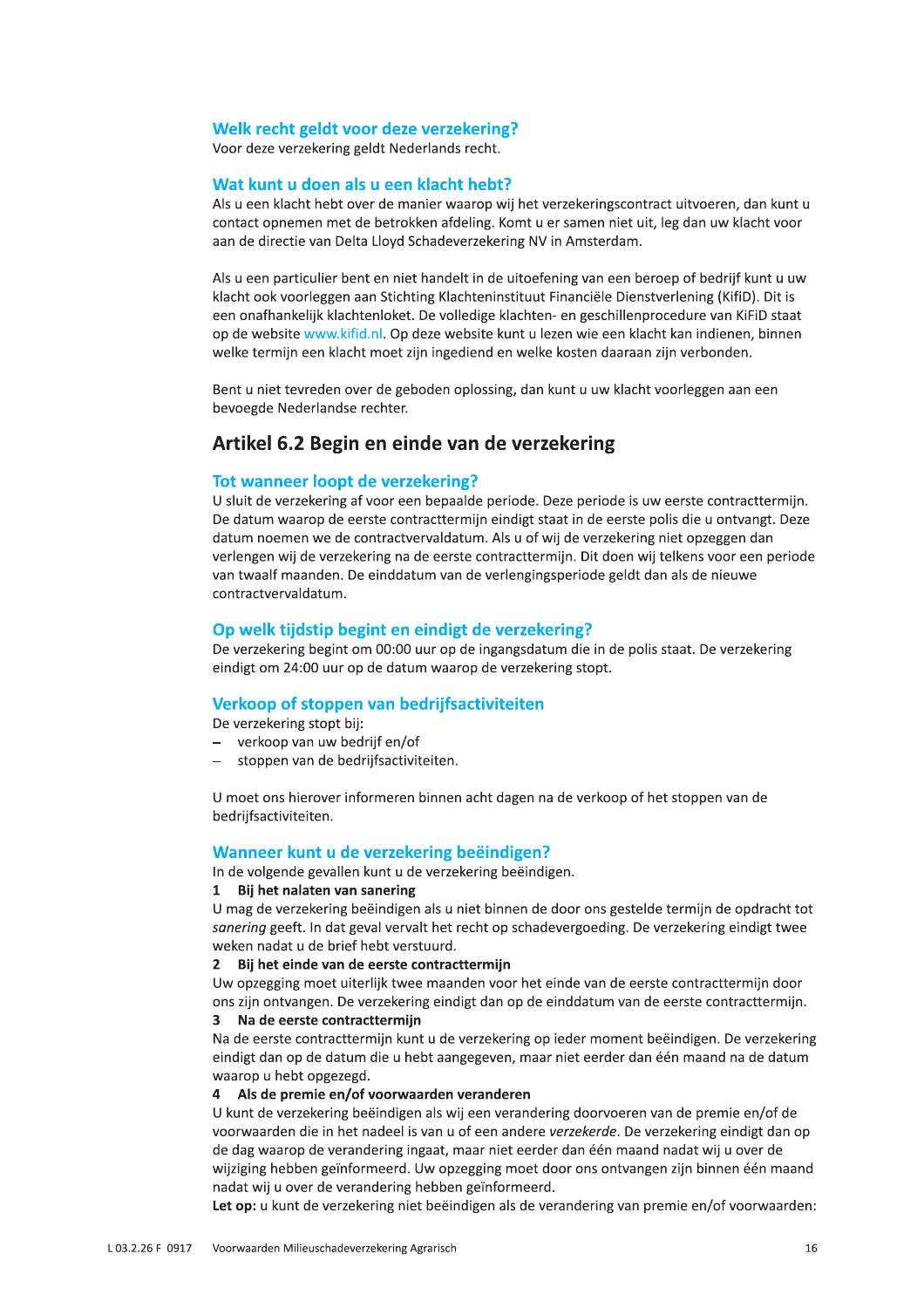- voortvloeit uit wettelijke regelingen of bepalingen;
- een verlaging van de premie inhoudt bij gelijkblijvende dekking;
- een uitbreiding van de dekking inhoudt zonder dat de premie is verhoogd;
- voortvloeit uit een indexering;
- voortvloeit uit de jaarlijkse premieaanpassing door naverrekening.

#### 5 Bij een verandering van het risico

Als het risico zodanig verandert dat wij de verzekering niet of niet op dezelfde voorwaarden willen voortzetten. Onder risico verstaan wij bijvoorbeeld de aard en activiteit van uw bedrijf of het gebruik of de bestemming de verzekerde locatie. In deze voorwaarden staat wanneer en bij welke veranderingen u ons in ieder geval moet informeren.

#### 6 Als u de mededelingsplicht niet bent nagekomen

Als u bij het aangaan van de verzekering onjuiste of onvolledige informatie hebt gegeven met de bedoeling om ons te misleiden. Of als wij de verzekering niet zouden hebben gesloten als u voor het aangaan daarvan ons de juiste informatie had gegeven.

U mag de verzekering beëindigen binnen twee maanden nadat wij hebben ontdekt dat u de mededelingsplicht niet bent nagekomen. De verzekering eindigt op de datum die u in uw opzeggingsbrief noemt. Als u in de brief geen datum noemt eindigt de verzekering op de datum van dagtekening van uw brief.

#### 7 Bij een ongunstig schadeverloop

- U mag de verzekering beëindigen na een schademelding als:
- wij u naar aanleiding van eerdere schademeldingen al hebben gewaarschuwd voor de gevolgen van een ongunstig schadeverloop en
- u de opzeggingsbrief verstuurt uiterlijk op de dertigste dag nadat wij u schriftelijk een definitief standpunt over de afwikkeling van de schade hebben laten weten.

De verzekering eindigt twee maanden nadat u de brief hebt verstuurd. Als u wilt dat de verzekering eerder eindigt kunt u dat in de brief aangeven.

### Wanneer kunnen wij de verzekering beëindigen?

In de volgende gevallen kunnen wij de verzekering beëindigen.

#### 1 Bij het nalaten van sanering

Wij mogen de verzekering beëindigen als u nalaat om binnen de door ons gestelde termijn de opdracht tot sanering te geven. In dat geval vervalt het recht op schadevergoeding. Wij geven u bij opzegging om deze reden nog twee weken dekking nadat wij hebben aangegeven de verzekering te willen beëindigen.

#### 2 Per de contractvervaldatum

Als wij van deze mogelijkheid gebruik maken, informeren wij u hierover minimaal twee maanden voor de contractvervaldatum.

#### 3 Als de premie niet is betaald

Als de premie niet binnen de daarvoor gestelde termijn is betaald of als u weigert de premie te betalen. U krijgt dan van ons een brief. De verzekering eindigt op de datum die wij in die brief noemen. U blijft wel verplicht de premie te betalen die u nog niet hebt betaald.

#### 4 Bij fraude

Wij mogen de verzekering beëindigen als door ons is geconstateerd dat er fraude is gepleegd (zie ook artikel 6.6 'Wat doen wij bij fraude?'). U krijgt van ons een brief. De verzekering eindigt op de datum die wij in die brief noemen.

#### 5 Als u de mededelingsplicht niet bent nagekomen

Als u bij het aangaan van de verzekering onjuiste of onvolledige informatie hebt gegeven met de bedoeling om ons te misleiden. Of als wij de verzekering niet zouden hebben gesloten als u voor het aangaan daarvan ons de juiste informatie had gegeven.

Wij mogen de verzekering beëindigen binnen twee maanden nadat wij hebben ontdekt dat u de mededelingsplicht niet bent nagekomen. U krijgt van ons een brief. De verzekering eindigt op de datum die wij in de brief noemen.

#### Bij een verandering van het risico 6

Als het risico zodanig verandert dat wij de verzekering niet of niet op dezelfde voorwaarden willen voortzetten. Wij geven u bij opzegging om deze reden nog twee maanden dekking nadat wij van de verandering op de hoogte waren. U krijgt van ons een brief. De verzekering eindigt op de datum die wij in die brief noemen.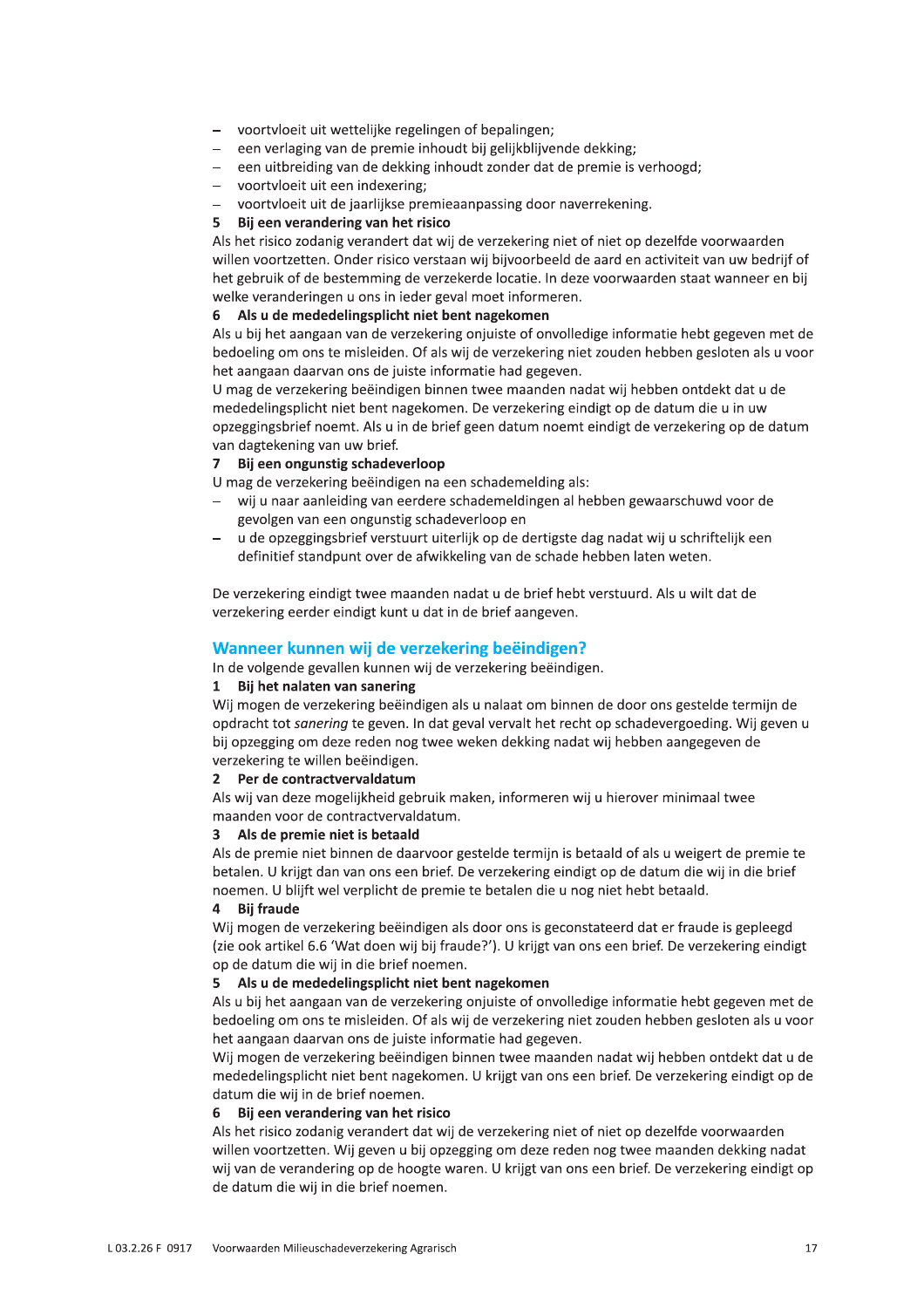#### 7 Bij een ongunstig schadeverloop

Wij mogen de verzekering beëindigen na een schademelding, maar alleen als wij u naar aanleiding van eerdere schademeldingen al hebben gewaarschuwd voor het ongunstige schadeverloop. Wij vertellen u binnen een maand nadat de schade is afgehandeld dat wij de verzekering willen beëindigen. Wij geven u bij opzegging om deze reden nog twee maanden dekking nadat wij hebben aangegeven de verzekering te willen beëindigen.

#### 8 In verband met sanctiewet- en regelgeving

Wij mogen geen belangen verzekeren van personen, overheden en andere entiteiten die voorkomen op nationale of internationale sanctielijsten. Wij toetsen daarom regelmatig of u of een andere belanghebbende bij de verzekering voorkomt op een sanctielijst. Als dit het geval is, hebben wij het recht de verzekering met onmiddellijke ingang te beëindigen. In artikel 4.17 'Internationale sancties' leest u hier meer over.

## Artikel 6.3 De premie

#### Wanneer moet u de premie betalen?

U moet de premie vooraf betalen, uiterlijk op de (premie)vervaldatum. Deze datum wordt altijd op het betalingsverzoek vermeld. In de premie kunnen ook kosten en assurantiebelasting zijn begrepen.

#### Wat gebeurt er als u de premie niet op tijd betaalt?

U bent verantwoordelijk voor het betalen van de premie. Als de volledige premie niet of niet op tijd is betaald, dan heeft dat gevolgen voor de dekking. Zorg er dus voor dat de premie op tijd door ons is ontvangen. Betaalt u de premie via automatische incasso? Zorg er dan voor dat wij de premie kunnen afschrijven op de datum waarop u de premie moet betalen.

#### 1 Als u de eerste premie bij het begin van de verzekering niet betaalt

Als u de verzekering afsluit, moet u ervoor zorgen dat wij de eerste premie op tijd ontvangen. Dat moet binnen 30 dagen nadat u het betalingsverzoek ontvangt. Ontvangen wij de premie niet binnen die termijn? Dan hebt u geen dekking. U bent dan vanaf de ingangsdatum niet verzekerd. Wij zijn niet verplicht om u in dit geval een aanmaning voor het betalen van de premie te sturen.

### 2 Als u de eerste premie na uitbreiding van de dekking niet betaalt

Brengen wij premie in rekening voor een uitbreiding van de dekking na de ingangsdatum van de verzekering? Dan moet u zorgen dat wij ook deze premie ontvangen binnen 30 dagen nadat u het betalingsverzoek hebt ontvangen. U kunt in geval van schade geen aanspraak maken op de uitgebreidere dekking als wij de premie voor deze dekkingsuitbreiding niet op tijd hebben ontvangen.

#### 3 Als u volgende premietermijnen niet betaalt

Betaalt u de vervolgpremie niet? Dan sturen wij u een herinnering, waarin u nog 14 dagen de tijd krijgt om de vervolgpremie te betalen. Als u binnen die termijn betaalt, blijft u verzekerd. Betaalt u niet binnen de termijn van 14 dagen? Dan hebt u geen dekking meer vanaf de eerste dag van de periode waarvoor u de premie niet (op tijd) betaald hebt.

Weigert u de vervolgpremie te betalen? Dan sturen wij u geen herinnering en hebt u geen dekking meer vanaf de eerste dag van de periode waarvoor u de premie niet betaald hebt.

De vervolgpremie is:

- de premie die u moet betalen voor de tweede en/of volgende premietermijnen;
- $\equiv$ de premie die u moet betalen bij verlenging van de verzekering.

Let op: u blijft verplicht de premie te betalen, ook als wij de dekking hebben stopgezet omdat u niet betaald hebt.

#### Wanneer krijgt u weer dekking?

De dekking wordt weer van kracht op de dag die volgt op de dag dat alle verschuldigde bedragen door ons zijn ontvangen. De verschuldigde bedragen zijn alle tot dan toe onbetaald gebleven premietermijnen en eventuele incassokosten.

Bijvoorbeeld: u betaalt het hele bedrag op de veertiende van de maand en wij ontvangen die betaling op de vijftiende van de maand. Dan krijgt u weer dekking vanaf de zestiende van die maand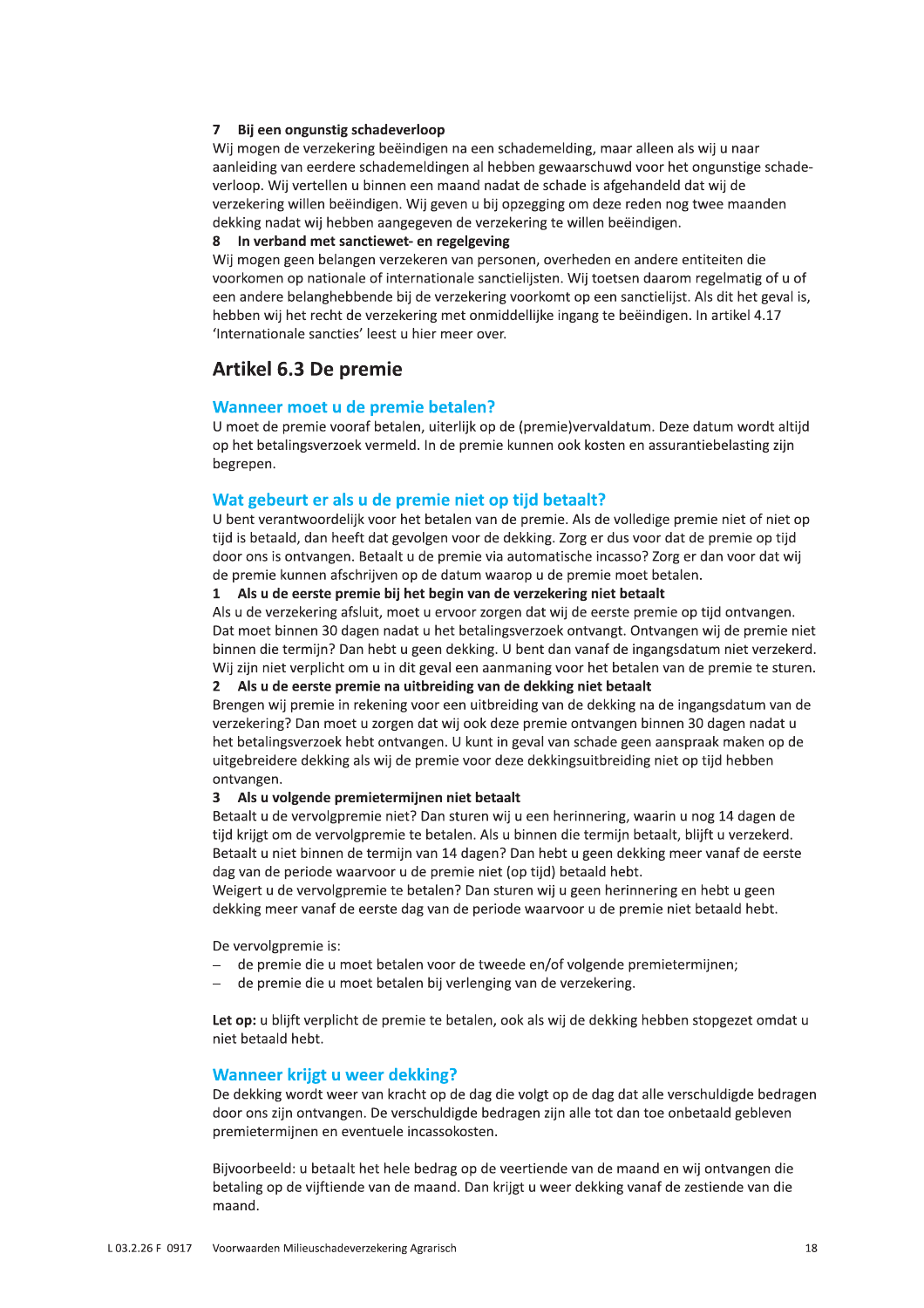#### Wanneer krijgt u premie terug?

Als de verzekering tussentijds eindigt krijgt u premie terug. Dit is de premie die vooraf is betaald voor de periode nadat de verzekering is stopgezet. De premie die u terugkrijgt wordt door ons bepaald. U krijgt mogelijk niet alle premie terug. Dit komt dan bijvoorbeeld omdat wij kosten hebben gemaakt voor behandeling of administratie. U krijgt geen premie terug als u fraude hebt gepleegd.

## Artikel 6.4 Wanneer mogen wij de premie en/of de voorwaarden aanpassen?

Wij mogen de premie en/of de voorwaarden van uw verzekering aanpassen bij de verlenging van uw verzekering op de contractvervaldatum.

Op andere momenten tijdens de looptijd van de verzekering mogen wij de premie en/of voorwaarden alleen aanpassen als:

- $-$  het risico verandert of
- als de aanpassing niet kan wachten tot het moment van verlenging van de verzekering. Bijvoorbeeld omdat er zeer ernstige financiële gevolgen voor ons kunnen zijn als wij de verzekeringen niet aanpassen of omdat wetgeving ons verplicht de verzekeringen aan te passen. In die gevallen mogen wij de premies en voorwaarden alleen aanpassen als wij dit gelijktijdig doen voor een groep verzekeringen van dezelfde soort.

Wij stellen u vóór de ingangsdatum van de aanpassing op de hoogte. Als wij de premie en/of de voorwaarden aanpassen hebt u in sommige gevallen het recht de verzekering stop te zetten. In artikel 6.2 'Begin en einde van de verzekering' leest u hier meer over.

## Artikel 6.5 Naverrekening en herberekening

De premie van de verzekering is berekend aan de hand van factoren die kunnen veranderen. Om de juiste premie voor de verzekering vast te stellen kunnen wij u vragen om gegevens aan te leveren. Als wij hierom vragen dan bent u verplicht om ons de gevraagde gegevens te leveren. Op basis van die gegevens stellen wij de definitieve premie vast.

Let op: als u nalaat om ons de gevraagde gegevens te leveren binnen de aangegeven termijn, dan verhogen wij de premie voor het volgende verzekeringsjaar met 15%.

## Artikel 6.6 Wat doen wij bij fraude?

Wij gaan ervan uit dat u ons juist en volledig informeert. Doet u dat opzettelijk en doelbewust niet? Dan fraudeert u. Bijvoorbeeld als u ons onjuiste gegevens stuurt voor het aanvragen van een verzekering of schadevergoeding. U fraudeert ook als u belangrijke informatie voor het beoordelen van uw verzoek niet doorgeeft. Wij doen onderzoek als er aanwijzingen zijn dat u fraudeert. Bij dit onderzoek volgen wij de richtlijnen van het Verbond van Verzekeraars en Delta Lloyd Groep.

Hebt u gefraudeerd? Dan kunnen wij de volgende maatregelen nemen:

- de verzekering stopzetten of niet uitkeren;
- andere leningen, verzekeringen en rekeningen die bij ons lopen beëindigen;
- besluiten dat u een al ontvangen uitkering of onze onderzoekskosten moet terugbetalen;
- aangifte doen bij de politie;
- uw gegevens registreren in het Centraal Informatiesysteem van de Nederlandse Verzekeraars (CIS). Dit is een register dat verzekeraars gebruiken om fraude te bestrijden. Hierbij houden wij ons aan het Protocol Incidenten waarschuwingssysteem Financiële Instellingen (PIFI). Dit protocol is goedgekeurd door de Autoriteit Persoonsgegevens.

De bepalingen in dit artikel gelden niet alleen voor u als verzekeringnemer, maar ook voor andere verzekerden of derden die fraude plegen.

Al deze maatregelen zorgen ervoor dat u niet teveel betaalt omdat anderen verkeerd omgaan met hun verzekering. Wilt u meer weten over ons fraudebeleid? Kijk dan op www.deltalloyd.nl/over-ons/integriteit.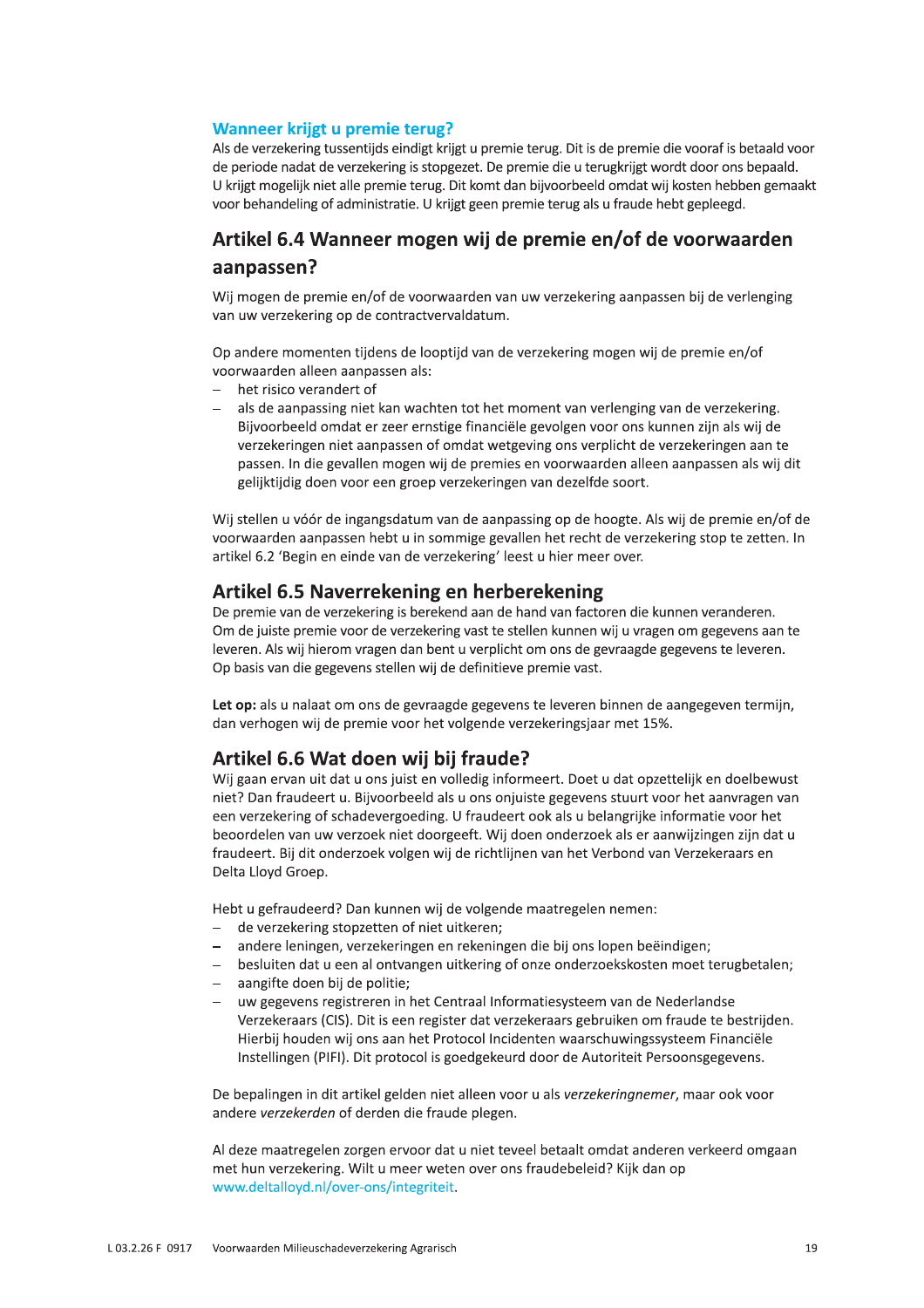## **Artikel 6.7 No-claim korting**

De werking van de no-claim korting leest u in de Algemene voorwaarden Agrarisch Ondernemerspakket.